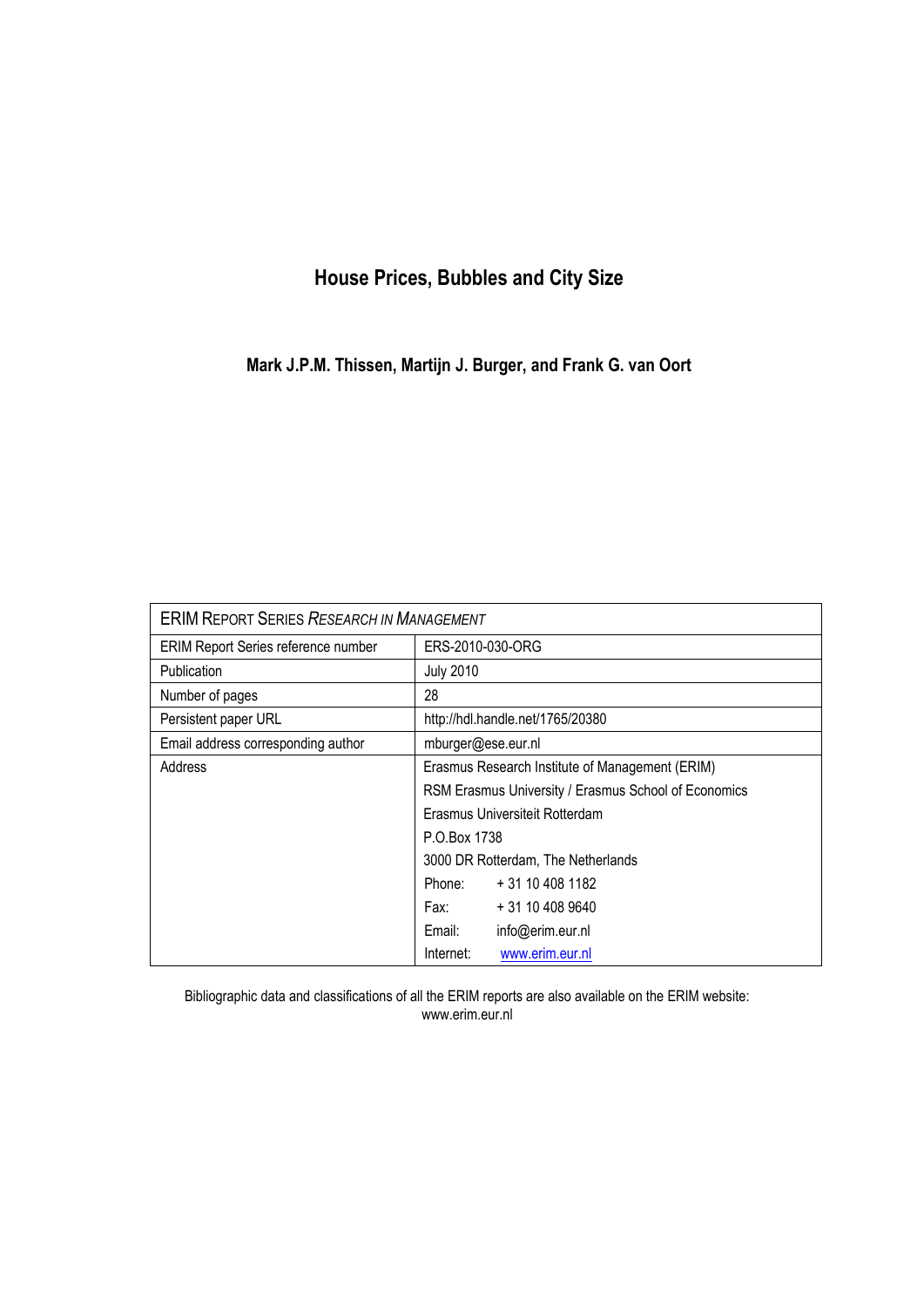## **E**RASMUS **R**ESEARCH **I**NSTITUTE OF **M**ANAGEMENT

# REPORT SERIES *RESEARCH IN MANAGEMENT*

| <b>ABSTRACT AND KEYWORDS</b> |                                                                                                                                                                                                                                                                                                                                                                                                                                                                                                                                                                                                                                                               |  |
|------------------------------|---------------------------------------------------------------------------------------------------------------------------------------------------------------------------------------------------------------------------------------------------------------------------------------------------------------------------------------------------------------------------------------------------------------------------------------------------------------------------------------------------------------------------------------------------------------------------------------------------------------------------------------------------------------|--|
| Abstract                     | We build a theoretical model that relates house price, city size and the expected future growth of<br>demand for housing. Our model combines the Alonso-Mills model on urban economics with<br>insights from financial economics on house prices. Estimating the model for cities in the US, we<br>empirically validate the positive effect of city size on urban house prices. Moreover, our<br>estimations confirm that an (unrealistic) increase in the expected growth of demand fuelled by<br>the widespread availability of credit provides a better explanation for the recent bubble than<br>inelastic housing supply that explained earlier bubbles. |  |
| Free Keywords                | house prices, bubbles, city size                                                                                                                                                                                                                                                                                                                                                                                                                                                                                                                                                                                                                              |  |
| Availability                 | The ERIM Report Series is distributed through the following platforms:<br>Academic Repository at Erasmus University (DEAR), <b>DEAR ERIM Series Portal</b><br>Social Science Research Network (SSRN), SSRN ERIM Series Webpage<br>Research Papers in Economics (REPEC), REPEC ERIM Series Webpage                                                                                                                                                                                                                                                                                                                                                             |  |
| Classifications              | The electronic versions of the papers in the ERIM report Series contain bibliographic metadata<br>by the following classification systems:<br>Library of Congress Classification, (LCC) LCC Webpage<br>Journal of Economic Literature, (JEL), JEL Webpage<br><b>ACM Computing Classification System CCS Webpage</b><br>Inspec Classification scheme (ICS), ICS Webpage                                                                                                                                                                                                                                                                                        |  |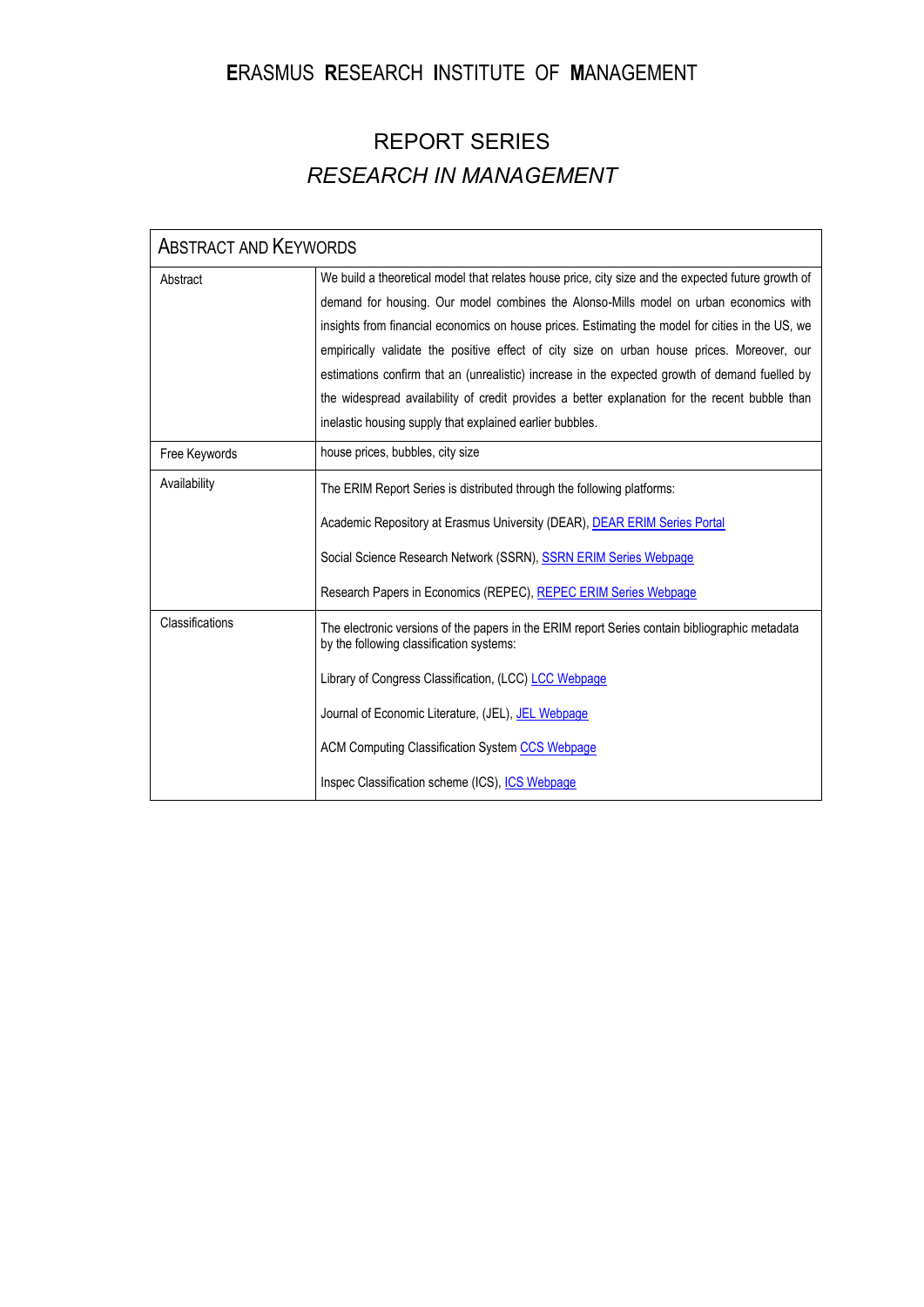## **House Prices, Bubbles and City Size**

MARK J.P.M. THISSEN Netherlands Environmental Assessment Agency. P.O. Box 30314, 2500 GH The Hague, The Netherlands. tel: +31 70 3288765, fax: +31 70 3288700, e-mail: mark.thissen@pbl.nl

MARTIJN J. BURGER Department of Applied Economics, Erasmus University Rotterdam and ERIM. P.O. Box 1738, 3000 DR Rotterdam, The Netherlands. tel: +31 10 4089579, e-mail: mburger@few.eur.nl

FRANK G. VAN OORT Department of Economic Geography, Utrecht University. P.O. Box 80115, 3508 TC Utrecht, The Netherlands. tel: +31 30 2532230, fax: +31 30 2532037, e-mail: f.vanoort@geo.uu.nl

## **Abstract**

We build a theoretical model that relates house price, city size and the expected future growth of demand for housing. Our model combines the Alonso-Mills model on urban economics with insights from financial economics on house prices. Estimating the model for cities in the US, we empirically validate the positive effect of city size on urban house prices. Moreover, our estimations confirm that an (unrealistic) increase in the expected growth of demand fuelled by the widespread availability of credit provides a better explanation for the recent bubble than inelastic housing supply that explained earlier bubbles. (JEL R13, R21, R31)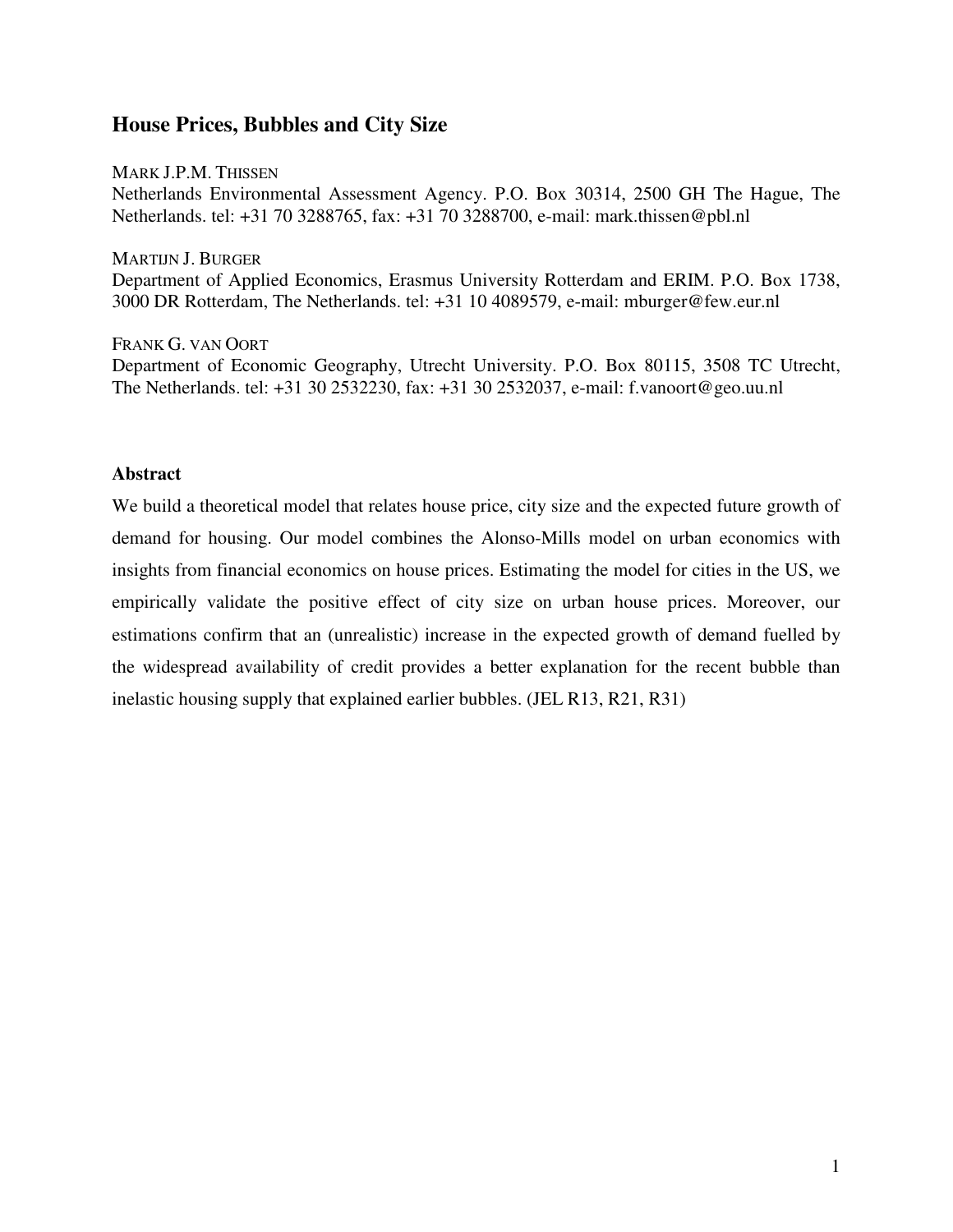## **1. Introduction**

Over the past fifteen years, real house prices have changed dramatically in the United States. Between 1998 and 2006, real house prices increased by almost 80% nationwide and more than doubled in metropolitan areas such as New York, Los Angeles and San Francisco. In 2007, the housing bubble burst. This burst not only resulted in a decline in house prices of about 35% nationwide, but also in a federal takeover of mortgage lenders such as Fannie Mae and Freddie Mac, increasing foreclosure rates, bankruptcies and a global credit crisis. This bubble in the American housing market at the beginning of the new millennium and its subsequent burst have led to an increased interest in the relationship between house prices and the demand for housing in both financial and urban economics. In this paper, we link these two strands of literature on house prices. Combining the financial economic literature on expected future returns on housing with the new urban economics model of the spatial distribution of land and housing prices, we are able to capture the previously theoretically unexplained but widely accepted fact that larger cities, and therefore larger expected urban growth, increases average housing prices.

Recent econometric applications in the field of urban economics in relation to house prices focus on estimating the supply elasticities of housing production (Mayer and Somerville 2000; Green et al., 2005) that can be derived from the standard framework of Capozza and Helsey (1989; 1990), where real house prices are a function of the size of the metropolitan area, real construction costs, the expected growth premium and the real cost of owner-occupied housing. In an attempt to explain housing bubbles, attention has shifted to the effect of regional supply constraints on the size of a regional housing bubble. Glaeser et al. (2008) analyze house price fluctuations over the past 25 years, and demonstrate that price increases were generally higher in cities with a relatively inelastic housing supply. However, with respect to the latest housing bubble, they observe that only a few of the cities with an inelastic housing supply experienced a large increase in house prices. This suggests that supply constraints do not provide a sufficient explanation for the most recent housing bubble.

Several researchers recently explored the relationship between city size and the expected growth in house prices. Gyourko, Mayer and Sinai (2006) discuss the seemingly permanent growth in house prices in its regional context, and define so-called "superstar cities," where the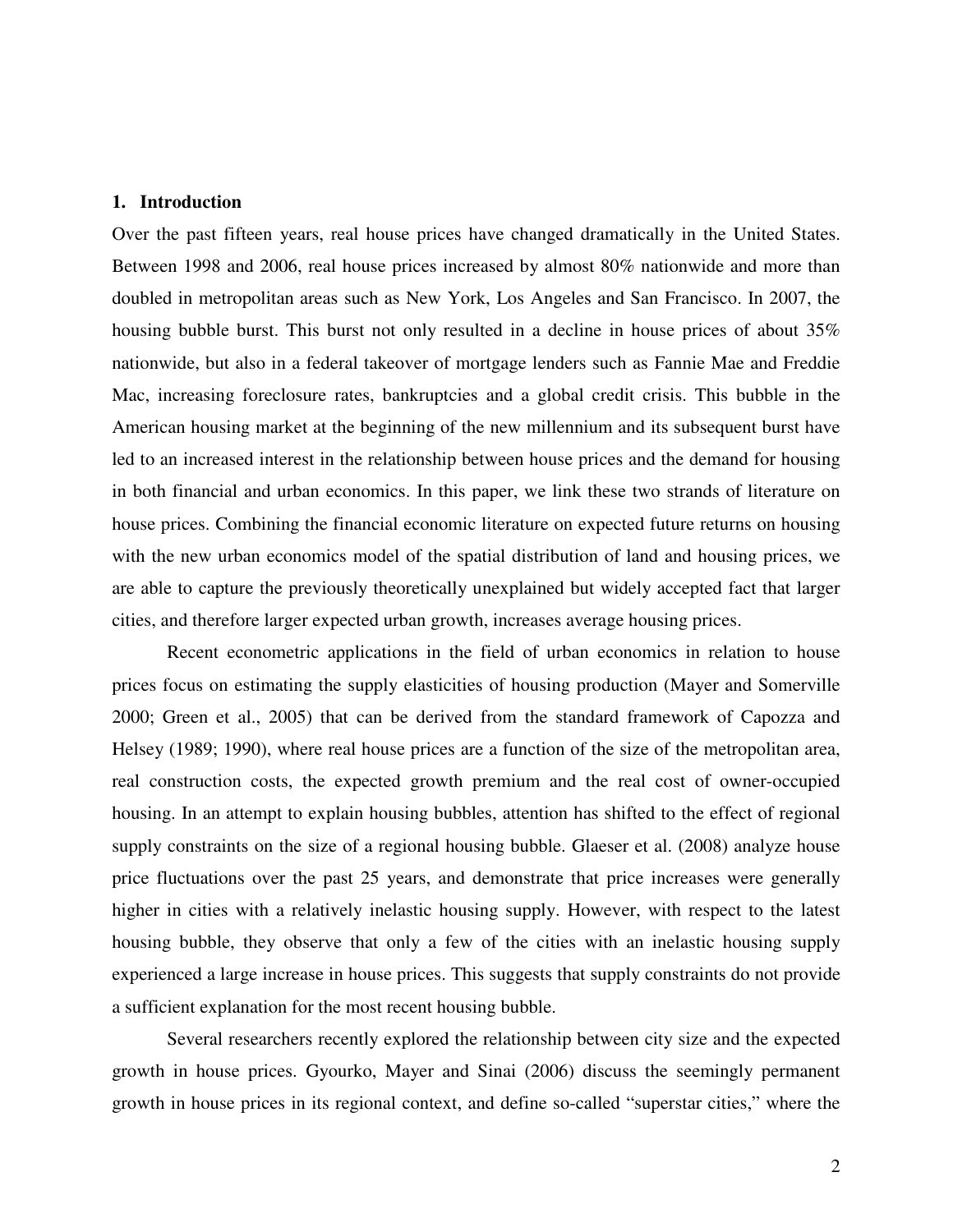house prices grew permanently 1 to 3 percent more per year compared to the average city in the United States. Their analysis ends with the observation that these superstar cities seem to be characterized by a permanent additional rent. This additional rent cannot be explained by the increase in income (economic growth), interest or mortgage rates, or changes in amenities or regulations such as tax advantages. Moreover, a theoretical model that explains the existence of this permanent additional rent is not presented, and hence, the theoretical fundamentals behind this additional rent in general and the recent housing bubble in particular are not given. With respect to the most recent bubble and burst, Case and Shiller (2003) point to expectations of high and steady future house price increases, amplified by social imitation (contagion), as the most important explanation. Based on a survey among individuals that recently bought a house in Boston, Los Angeles and San Francisco, Case and Shiller (2003) found that most of the respondents believed that the long-term average expected annual increase in future price changes was about 15 percent. This belief was mainly based on the expected increase in the number of people that would prefer to live in these cities. The reasons for this increase in demand and the (theoretical) reasons for its supposed effect on house prices were absent from the paper.

We argue that the supposed effect of expectations for future urban development on prices is at least somewhat realistic. The element of consumers' expectations is traditionally embedded in financial economics, which has investigated macroeconomic house price developments and predominantly builds on the work of Hendershott and Slemrod (1983) and Poterba (1984). In this literature, house prices are often analyzed as a function of the cost of housing, the return on houses, the stock of houses, and economic growth. It is often assumed that a portion of the current house price is based on the expected return on housing caused by a future increase in the real house price. Expected future returns on housing provide an explanation for high house prices that can otherwise not be explained (Himmelberg et al, 2005). In this sense, housing bubbles are based on unrealistic views about future price developments or may be subject to speculation in that home buyers are willing to pay premiums for housing because they expect high returns to this investment in the future (Case and Shiller, 2003).

A mechanism of expectations related to city size and future local housing demand has, to our knowledge, not been incorporated in a theoretical urban economic framework explaining house price bubbles. Instead, modern regional housing market economics is generally based on the New Urban Economics that started with the papers of Alonso (1964) and Mills (1972) on the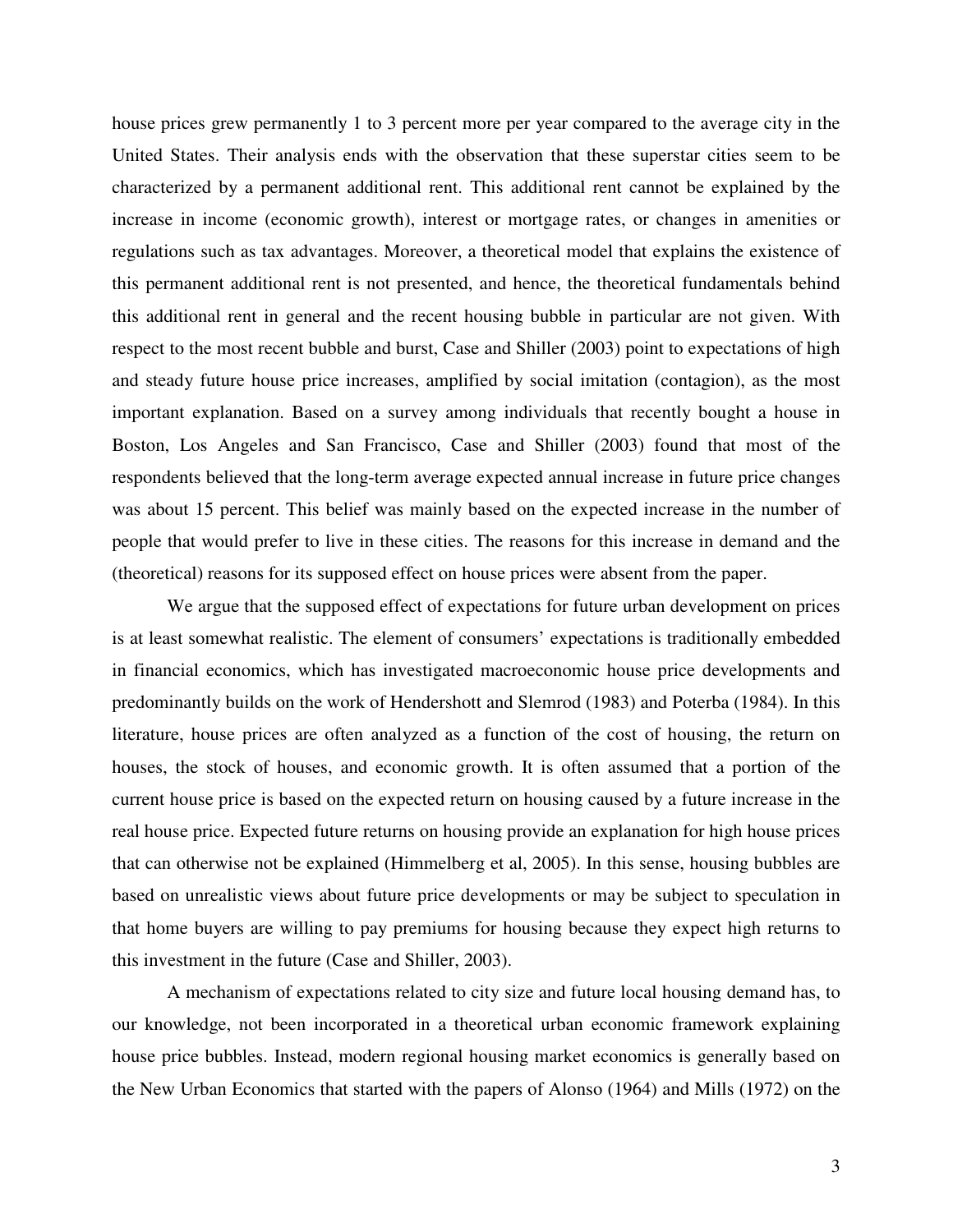monocentric city model, in which the costs and development of houses are related to the distance to the Central Business District (CBD). The CBD is contingent on the assumption that firms have a steeper bid-rent than households. The bid-rent curve for households implies that house prices decline with distance to the CBD. The concentration in the center of agglomerations may be explained by pecuniary interactions between consumers and firms (Papageorgiou and Thisse, 1985).<sup>1</sup>

Applying the new urban economics model to derive the fundamentals for the expected future return on house ownership, we focus on housing costs in relation to the distance to the fringe of the city instead of the more commonly used distance to the CBD. In this way, we derive a theoretical relationship between average housing costs and the size of a monocentric city, suggesting that the expected growth of a city can explain (a part) of the expected future return on houses.<sup>2</sup> In a dynamic context, we take into account that the price of a house depends on its future returns, and thereby on expectations regarding future regional economic and demographic developments. We econometrically test the theoretically derived relationship between the house price and the size of the city for metropolitan areas in the US using a two-way fixed effects panel model over the periods 1970-2005 and 1990-2005. In line with our theoretical model and the wider literature on house prices, we find that the expected growth of demand is an important factor for explaining housing prices, and that an increase in the expected growth of demand (due to the availability of jumbo mortgages, for example) provides a good explanation for the recent

<sup>1</sup> However, monopolistic competition with pecuniary interactions may lead to polycentric patterns (Fujita, 1988). Non-pecuniary externalities may also induce multiple centers (Fujita and Ogawa, 1984). The concentration of activity and centers in a general equilibrium model evolving over time in several stages is presented by Anas (1988, 1992). Recent research in urban economics involves an analysis of either the effects of different types of housing in a theoretical general equilibrium context (Arnott et al., 1999), or applied land use transport interaction (LUTI) general equilibrium models for cities (Anas and Liu 2007).

 $2$  The increasing geographic importance of multiple centers in an agglomeration economy has been demonstrated by Anas et al. (1998). We assume that, with respect to the metropolitan areas we investigate, the relation between city size and the mean house price still holds. The main argument is that a possible change in spatial structure due to the increasing size of the city has less influence on the price of houses than the increase in city size itself. This seems likely, as the size of the city is determined by the wages that can be earned in the city. However, future research is needed to investigate the effect of the existence of multiple centers and changes of the house prices.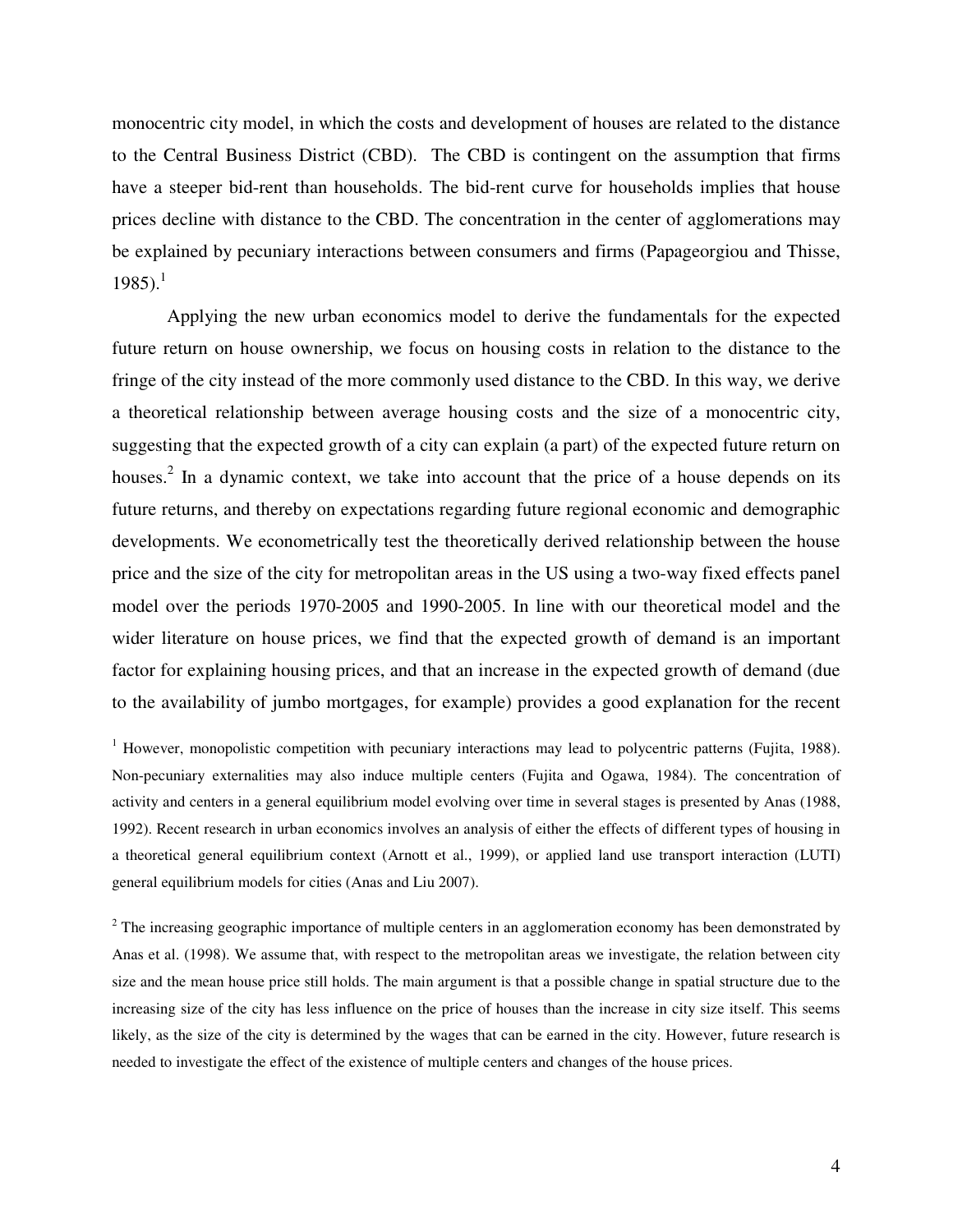strong house price growth in superstar cities as defined by Gyourko et al. (2006). The recent reduction in house prices can be explained by an adjustment in expectations regarding future housing demand, in which cities with larger unrealistic expectations experience relatively larger reduction in house prices.

## **2. Price of Housing, House Prices and City Size.**

In the new urban economics model, the value of housing depends on its location within a city. We define the Price (or value) of housing at a specific location in the city with respect to the given value of housing at the fringe of the city. This gives the relationship between the price of housing and the city size. The regional price of a house is the discounted future price of housing. Discounting the total of all future values of housing gives us the relation between the mean price of a house in a city and expectations regarding the growth of the city.

## *Spatial Urban Markets*

Traditionally, central in the spatial model of the value of a house is its location with respect to the Central Business District (CBD). The larger the distance between the house and the CBD, the higher the commuting costs that should be deducted from the value of the house. New houses will be constructed and the city will grow until the value of the house equals the cost of producing it and the alternative value of the land. This is the main content of the Alonso (1964) and Mills (1972) models, which relate the value of a house to its distance from the CBD.

The price of housing  $P_{h_0}$  at the fringe of the city should, in equilibrium, be equal to the value of housing and its production costs. To produce housing, one first needs to acquire land. Usually the cost of land equals its alternative usage. We will here make the assumption that there is only one exogenous price of land that is the same in every region.<sup>3</sup> The costs of acquiring land  $P_l$  are therefore exogenous to the model. Besides land, there are costs of land conversion and

 $3$  Introducing an endogenous price of land based on its alternative usage would not add to the point made in this paper. Moreover, in many countries the land prices are nowadays often determined by the government, based on external effects such as the "value of open space" and environmental issues. The modeling of external effects falls mostly outside of the field of economics, and we therefore refrain from it.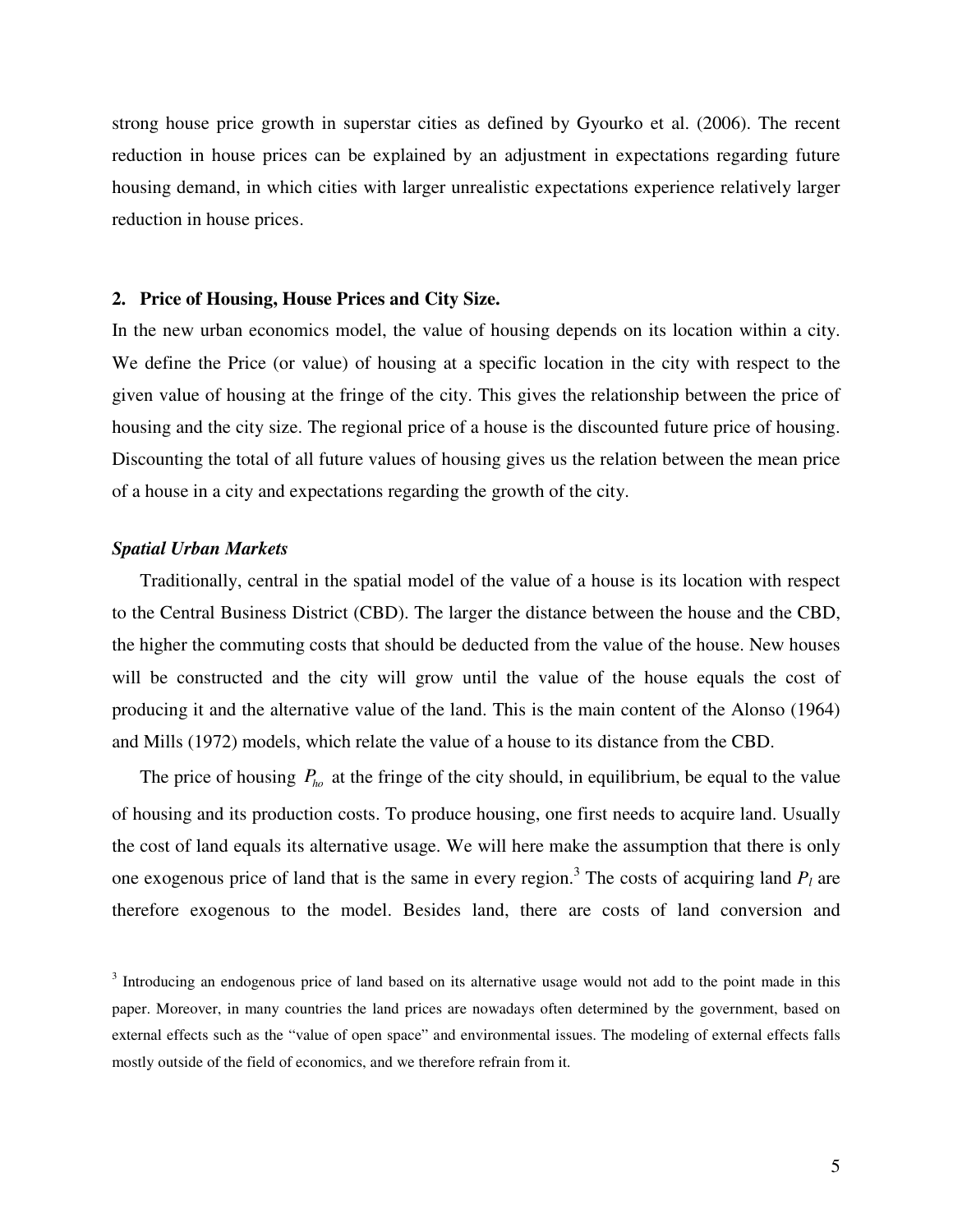construction  $c$ , and interest costs  $i$ . Notice that instead of a yearly agricultural rent we now have a price for land that, opposite to what is usual in the urban economics literature, has to be capitalized.

Instead of analyzing the distance of the house at location *d* to the CBD, we will analyze the distance of the house from the fringe *f* of the city. In both cases, the distance is measured along the radius of the circular city. Although both models are exactly the same, our formulation will prove more useful to derive the effect of the change in city size on the price of housing. This is done in the next subsection. Location *d* is still defined as the distance from the CBD.

We now have all of the information necessary to mathematically describe the price of housing at location *d* as

$$
(1) \t\t Pho(d) = ic + iPl + (f - d) \tau ,
$$

where  $\tau$  is the commuting cost per unit of distance.

## *City Size and the Price of Housing*

The price of housing increases when a city grows. This is caused by the increased distance between the CBD and the fringe of the city in combination with the unchanged price for land and conversion costs. Following the literature we apply the standard assumption of circular cities to the theoretical analysis presented. Given the density  $\sigma$  of square distance measure per developed housing lot, we can therefore describe the stock of housing in the city as

(2) <sup>2</sup> *H f* =<sup>π</sup> <sup>σ</sup>

Combining both previous equations gives the following relation between the price of housing, density and city size:

(3) 
$$
P_{ho}(d) = ic + iP_{i} + \tau \left(\sqrt{\frac{H_{i}}{\pi \sigma}} - d\right)
$$

We included the subscript *t* to denote the time period. In a dynamic context, we are interested in how city growth will affect the housing price at any location *d* in the city. Taking the derivative with respect to the housing stock, we get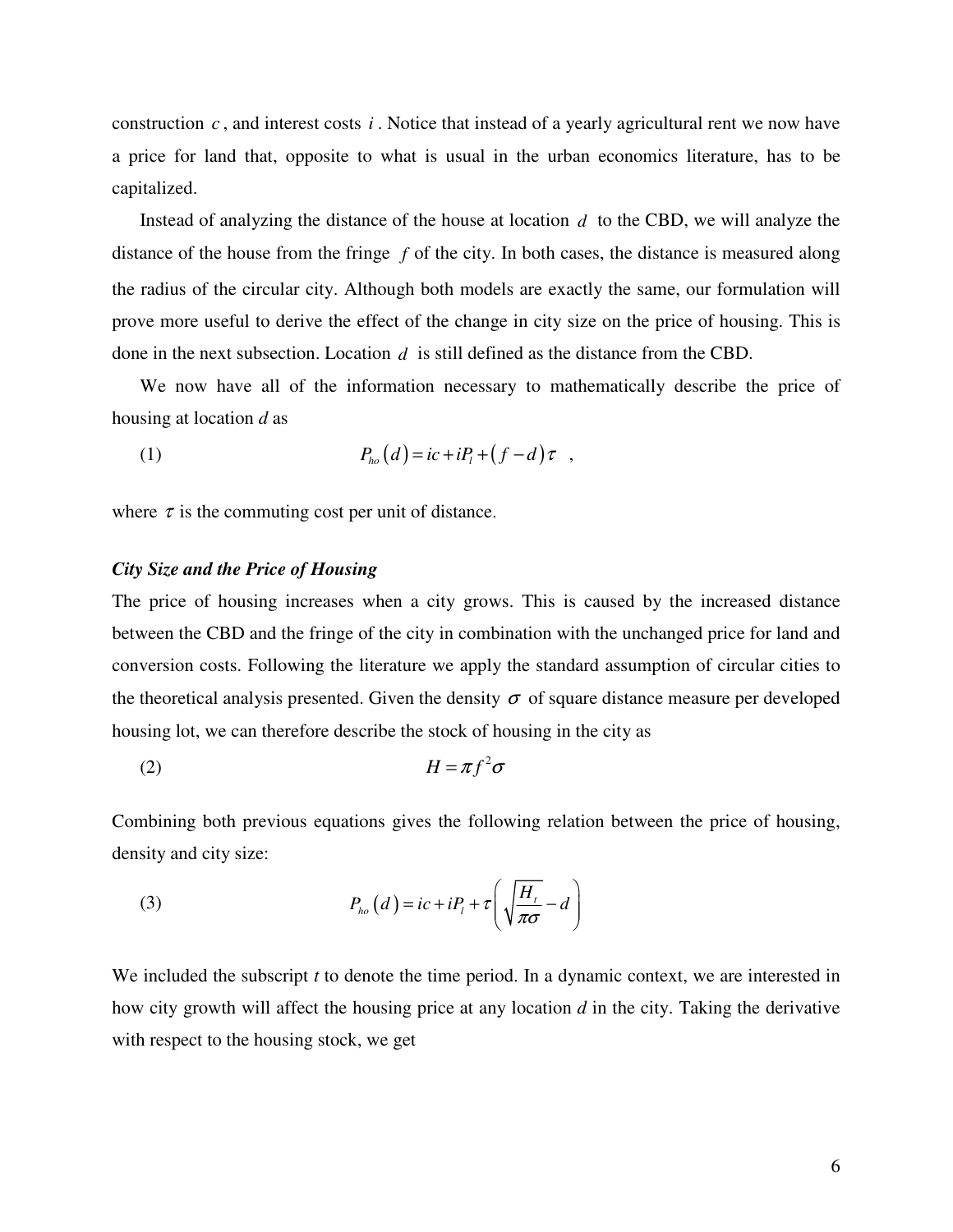(4) 
$$
\frac{\delta P_{ho}(d)}{\delta H_{t}} = \frac{1}{2\tau\sqrt{\sigma\pi H_{t}}}
$$

From equation (4), it becomes clear that the increase in price will be uniform throughout the city and is related to commuting costs, housing density and the original size of the city.

## *The Price of a House in Different Cities*

The price of a house differs from the price of housing, as it represents the entire discounted future value of a house. Thus, the price of a house is not only determined by the present price of housing, but also by the future price of housing and therefore the expected growth rate of the city. The price of a house in a city, or metropolitan area, *m* and location *d* is equal to

(5) 
$$
P_{h,m,t}(d_m) = \int_{0}^{\infty} P_{h o,m,t}(d_m) dt
$$

We assume that the price of land at the fringe is exogenously given and the same for all cities.<sup>4</sup> Moreover, we take a continuous time approach for both capital costs and the national discount rate *r*, and it is assumed that the long run capital cost rate equals the discount rate. This gives the following integral for the price of a house in city *m* and at location *d*.

(6a) 
$$
P_{h,m,t}(d_m) = c + P_t + \int_0^{\infty} \tau \left( \sqrt{\frac{H_{0,m}e^{s_m t}}{\pi \sigma_m}} - d \right) e^{-rt} dt
$$

Which equals

(6b) 
$$
P_{h,m,t}(d_m) = c + P_t + \int_0^{\infty} (-\tau d_m) e^{-rt} dt + \tau \left( \sqrt{\frac{H_{0,m}}{\pi \sigma_m}} \right) \int_0^{\infty} e^{\left(\frac{1}{2}g_m - r\right)t} dt
$$

The price of a house is therefore

<sup>&</sup>lt;sup>4</sup> Note that this assumption only affects our results when the price of land at the fringe changes with the growth of the city. However, it is not expected that these changes will be significant.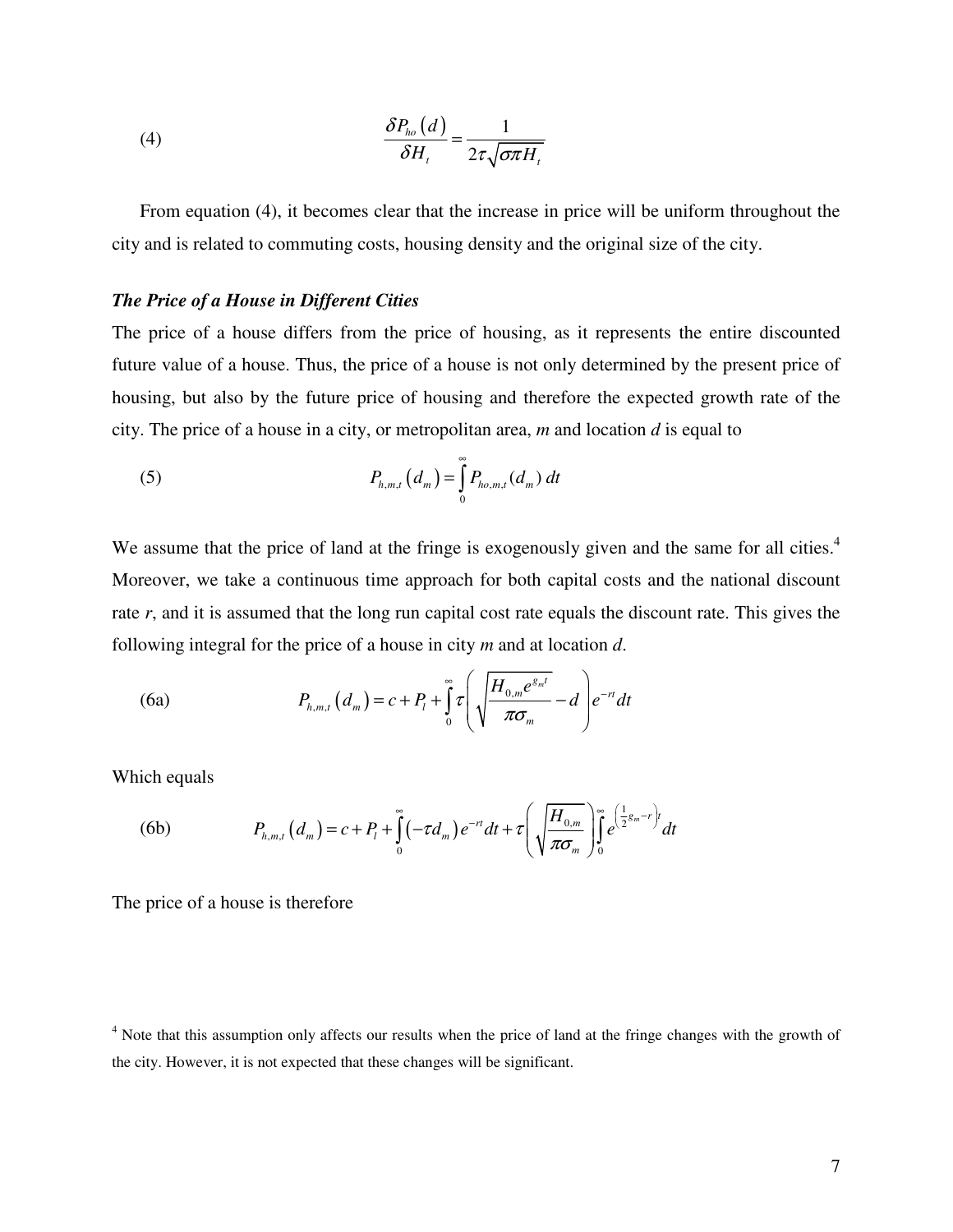(7) 
$$
P_{h,t}(d_m) = c + P_t - \frac{\tau d_m}{r} + \frac{\tau \sqrt{\frac{H_{0,m}}{\pi \sigma_m}}}{r - \frac{1}{2}g_m}
$$

The condition for the existence of a price is that  $r > \frac{1}{2}$  $r > \frac{1}{2} g_m$ ; this condition is easily interpreted: the effect of population growth on the price should be smaller than the discount rate, as the price would otherwise go to infinity.

We are interested in the relationship between the price of a house and the growth rate of a city. We therefore take the derivative with respect to the growth rate. This gives us the following equation describing the theoretical relation between the growth of the city and the mean house price in the city:

(8) 
$$
\frac{\delta P_{h,m}}{\delta g_m} = \frac{\tau (\pi \sigma_m)^{\frac{1}{2}} (H_{0,m})^{\frac{1}{2}}}{2(r - \frac{1}{2}g_m)^2} = \frac{\tau}{2\sqrt{\pi \sigma_m}} \frac{\sqrt{H_{0,m}}}{(r - \frac{1}{2}g_m)^2}
$$

## *Urban Housing Markets and the Financial Markets Literature on House Prices*

The financial economics literature on house prices is based on standard models by Hendershott and Slemrod (1983) and Poterba (1984). These models focus on the relationship between the annual costs of housing and the house price. Following Himmelberg et al (2005), the annual cost of house ownership  $R_{h,m,t}$  depends on national factors, such as the risk-free interest rate  $r_t^{rf}$ , the tax rate *t*, the mortgage interest rate  $r_t^{mo}$ , the maintenance costs  $\kappa_t$ , and a risk premium  $\gamma_t$ .<sup>5</sup> Besides these national factors, the cost of house ownership depends also on regional factors such as the regional price of a house  $P_{h,m,t}$  and the regional return on house ownership  $q_{m,t}$  due to a future house price increase. We summarize the cost of house ownership in the following equation:

(9) 
$$
R_{h,m,t} = \left[ r_t^{rf} - tr_t^{mo} + \kappa_t + \gamma_t - q_{m,t} \right] P_{h,m,t}
$$

<sup>5</sup> Assuming that the risk premium is region-specific will not change our results if the risk premium does not change with city size.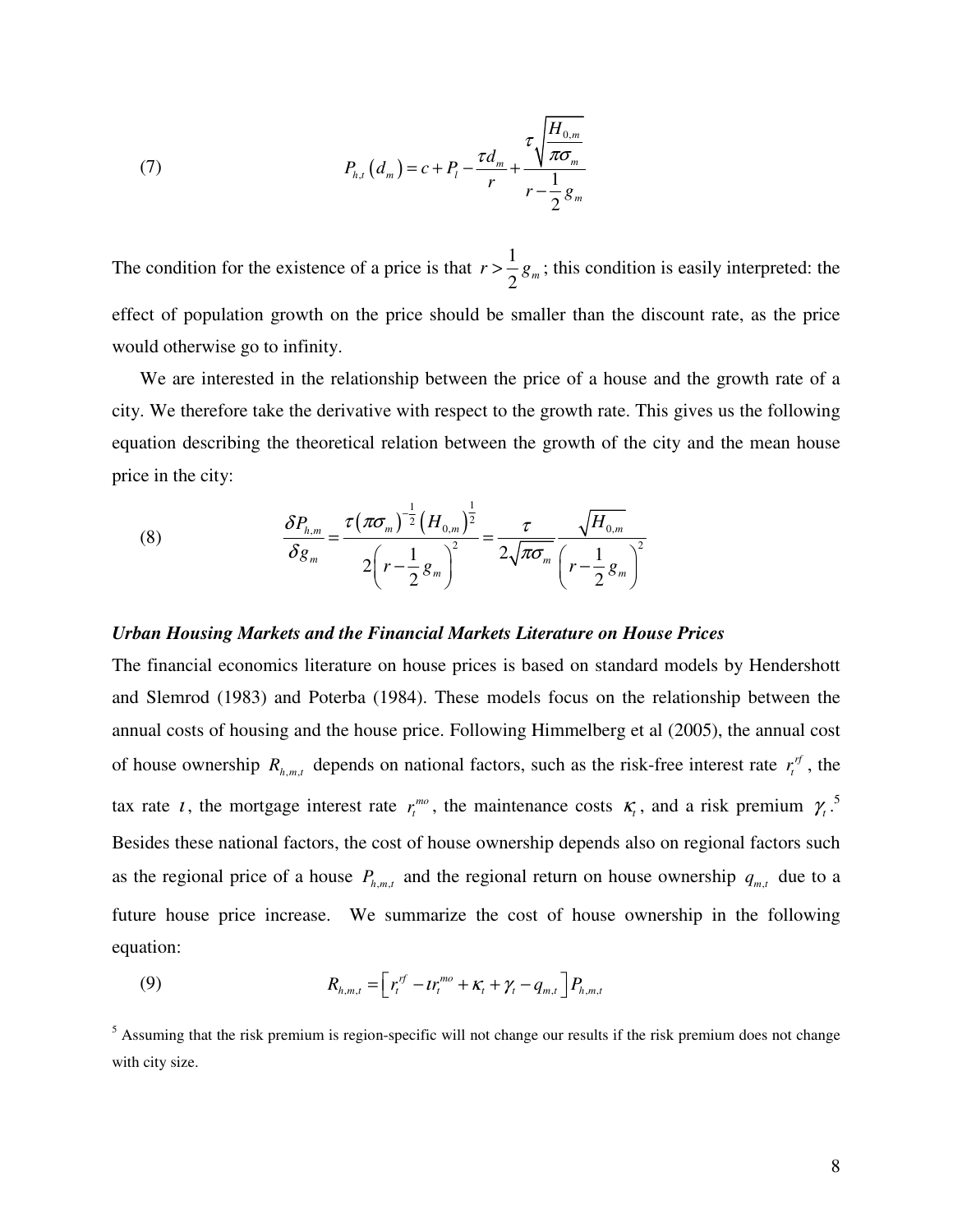In equilibrium, the annual cost of house ownership should equal the cost of renting a house. A large difference between the cost of house ownership and the cost of renting a house may indicate the presence of a housing bubble (see, for instance, Himmelberg et al. 2005).

Although the analysis is straightforward, a problem lies in determining the regional return on owning a house due to future house price increases. Himmelberg et al. (2005) argue that this return was realistic at the beginning of this century and that there was no housing bubble. They refer to the study of Gyourko et al. (2006) on superstar cities to explain the high and seemingly permanent return on house ownership in these cities. However, there is no theoretical foundation for this return on house ownership besides the possible natural limitation on the growth of a city that may drive up prices in the absence of an increase in housing stock. The previous section demonstrated that an alternative theoretical explanation for this return follows from the new urban economics model. The return on house ownership is driven by the growth of housing demand and thereby the growth of the city itself. We argue that this theoretical explanation of the regional difference in house price dynamics completes the framework from the financial markets literature to analyze housing prices.

From equation (9), it follows that the regional return on house ownership  $q_{m,t}$  is the only factor that explains the regional difference in house price dynamics. Our focus is on the analysis of the difference in house price dynamics across cities; in the remainder of the paper we therefore return to the urban economics model presented in the previous section.

### 3. **An Empirical Analysis of Regional Differences in House Prices Dynamics**

In order to validate our theoretical model, we conduct some econometric tests in which we assess the elasticity of house prices to city size. We employ two datasets to estimate this relation. The first dataset is based on the US Census decennial information on the median house value based on owners' estimates of the property value and the housing stock for 983 metropolitan and micropolitan statistical areas for the period 1970-2000. The second dataset contains annual information on median house prices based on actual sales and the housing stock for 106 metropolitan statistical areas for the period 1990-2005 and draws on data from the National Association of Realtors enhanced with information from the US Census on the metropolitan housing stock in the 1990s.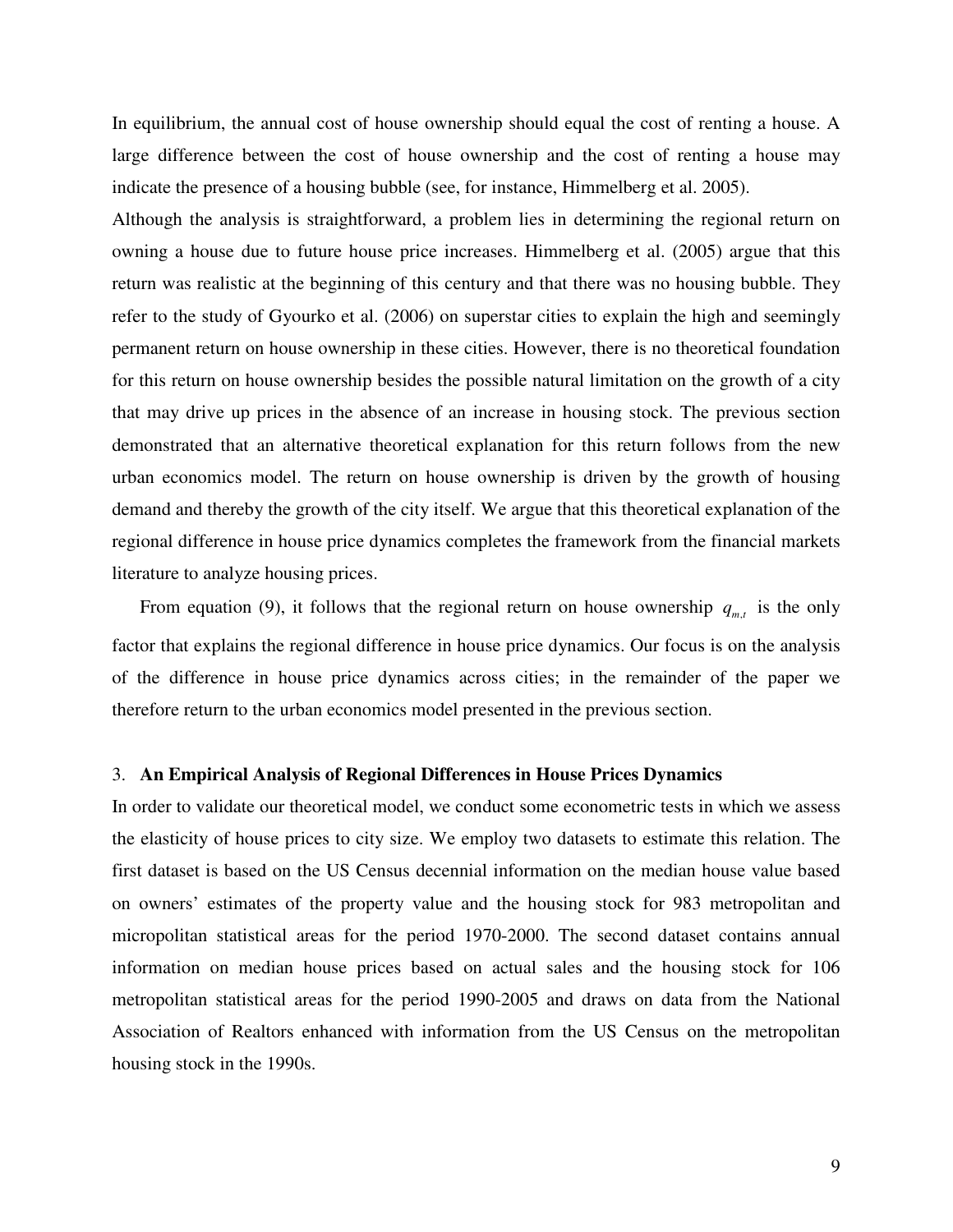We first analyze the effect of the city size on the cost of housing in metropolitan areas. From the theoretical equations (1) and (2), we know that the relation between the cost of housing and the city size is non-linear. We can rewrite equation (3) as follows

(10) 
$$
P_{h,m,t}(d_m) = ic_t + iP_{l,t} - \tau_t d_m + \frac{\tau_t}{\sqrt{\pi \sigma_m}} \sqrt{H_{m,t}},
$$

where the cost of housing depends on the square root of the housing stock. In the empirical analysis, the change over time in the factors that are not explained by the model should also be taken into account. Therefore, the subscript *t* is added to those factors already mentioned in equation (3). Taking the logarithms of all fixed terms together (interest rate, construction costs, price of land and the transportation costs), equation (12) can be reduced to the following additive specification:

(11) 
$$
\ln P_{h,m,t} = \beta \ln \sqrt{H_{m,t}} + \delta_m + \delta_t + \varepsilon_{m,t}
$$

where the average house price in metropolitan area *m* at time *t* is a function of the square root of the housing stock in metropolitan area *m* at time *t*. Please note that the location *d* does not affect the change in price, it only determines the price at location *d* relative to the fringe of the city. This is in line with equation (8), which demonstrated that all house prices in the city rise by the same amount if the size of the city grows. In the previous section, we also derived the relation between the house price and the growth of cities. This theoretical framework explained why cities that are expected to grow have higher housing prices than cities that are not growing. This two-way fixed effects model captures differences across cities that are more or less constant over time  $(\delta_m)$ , such as amenities, and differences over time that are common to all cities, such as transportation cost( $\delta_t$ ). In other words, we control for house price differences across different cities and years that are not accounted for by the housing stock variable. Hence, the estimated coefficient  $\beta$  can be interpreted as the shift in housing price associated with city enlargement and most closely approximates our theoretical model.

Rewriting equation (7) gives us the following equation: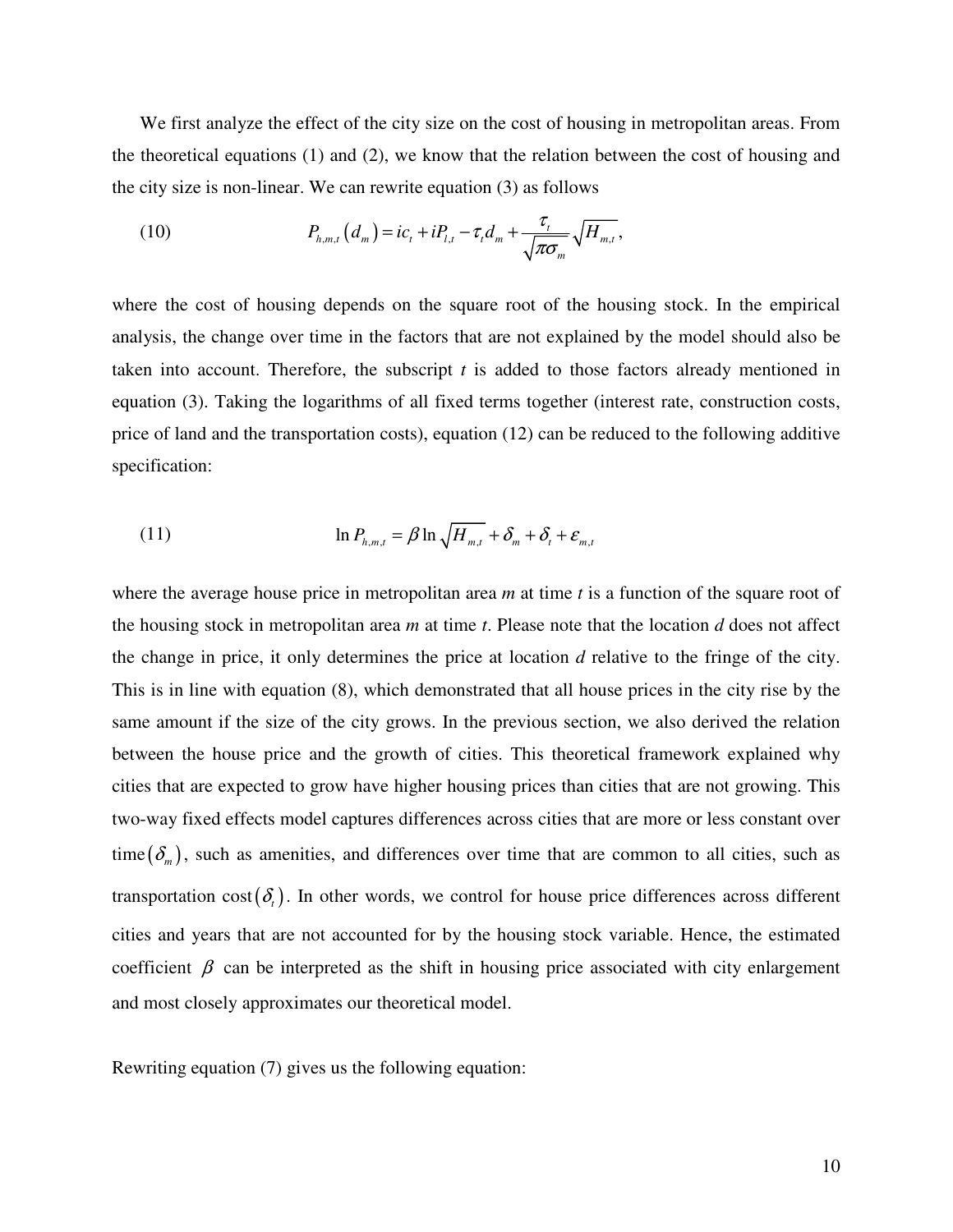(12) 
$$
P_{h,m,t}(d_m) = c_t + P_{l,t} - \frac{\tau_t d_m}{r} + \frac{\tau_t}{\sqrt{\pi \sigma_m}} \frac{\sqrt{H_{m,t}}}{r - \frac{1}{2}g_{m,t}},
$$

where the housing stock is now corrected for the expected growth rate of the city and the long run rate of return on capital. Henceforth, we assume that the long-term return on capital equals 3 percent.<sup>6</sup> Similar to equation (11), we employ a log-normal two-way fixed effects panel model to estimate equation (12) across cities.

(13) 
$$
\ln P_{h,m,t} = \beta \ln \sqrt{H_{m,t}} + \delta_m + \delta_t + \varepsilon_{m,t}, \text{ where } \beta = 1
$$

In equation (13), we constrain the coefficient of  $\ln \sqrt{H_{m,t}}$  to 1. This implies that, for the moment, we assume that the expected growth rate of house demand  $g_{m,t}$  equals 4 percent. This is a reasonable first approximation given an economic growth rate of 3 percent combined with a small population growth rate. We calculate the actual figures for the expected growth rate of house demand for every city-year from the residuals  $(\varepsilon_{m,t})$  using equation (12).

#### **4. Econometric Estimations**

#### *The Relation between City Size and House Prices*

 Models 1 and 2 in Table 1 show the results of the two-way fixed effects panel estimation on median house prices in US cities. In line with our theoretical model and the wider literature on house prices, we find a positive effect of (the square root of) city size on urban houses prices in both periods under observation. We find an overall elasticity of .80, controlling for city- and time-specific effects. This means that if the size of a city increases by 1%, the median house price in the city goes up by 0.8%, holding all else constant. Despite the appearance of a modest

<sup>&</sup>lt;sup>6</sup> The results are not sensitive to the assumption of an expected return to capital of 3 percent except for extreme low and high values.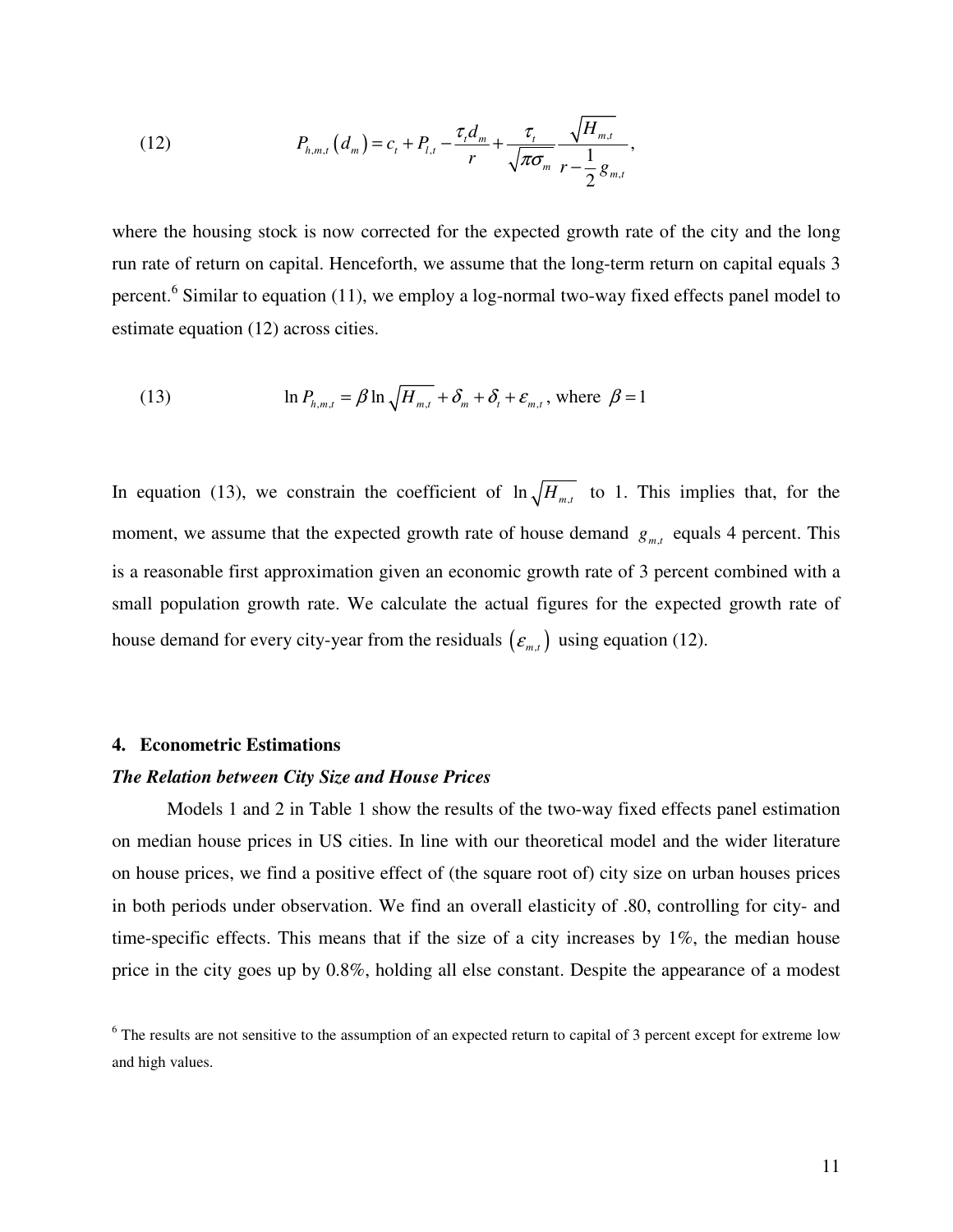to good connection between city size and house prices overall, the observed elasticity significantly deviates from the theoretically expected elasticity of 1.0 and a large proportion of the variance in house prices remains unexplained.

### **INSERT TABLE 1 ABOUT HERE**

More specifically, the elasticity of city size to house prices seems to vary considerably across cities (see Figure 1). Cities like Atlanta, Charlotte and Las Vegas appear to have relatively inelastic housing markets. Despite considerable population growth over the past 40 years, real house prices only increased modestly in these cities. In contrast, for cities like San Francisco and San Diego, the real median house prices rose by over 4 percent per year between 1990 and 2005, while the square root of the housing stock increased by less than 1 percent per year in the same period. Gyourko et al. (2006) label the latter type of cities "superstar" cities: cities that experience a relatively high demand, a limited increase in the housing stock and a high level of real house price appreciation.

## **INSERT FIGURE 1 ABOUT HERE**

#### *Explaining Superstar Cities and More Recent House Price Bubbles*

House price differences between cities may therefore result from differences in the expected growth of housing demand *g* across cities. Although *g* cannot be directly measured, its value can be approximated for each city by running a constrained two-way fixed effects model, in which we force the coefficient of  $\ln \sqrt{H_{m,t}}$  to equal one. The residuals from the fitted model contain random error and omitted variables, which cannot be observed. Given our two-way fixed effects model, these omitted variables represent factors that differ within cities across years (see also Cheshire, 1999). Probably the most important of these omitted variables represented by the residuals is the expected growth of housing demand  $g_{m,t}$ , particularly given that house prices are very volatile compared to visible changes in fundamentals (Glaeser et al., 2008).

In a dynamic context, the growth in real annual average house prices in cities like San Francisco and San Diego are not explained by an increase in the housing stock but by an increase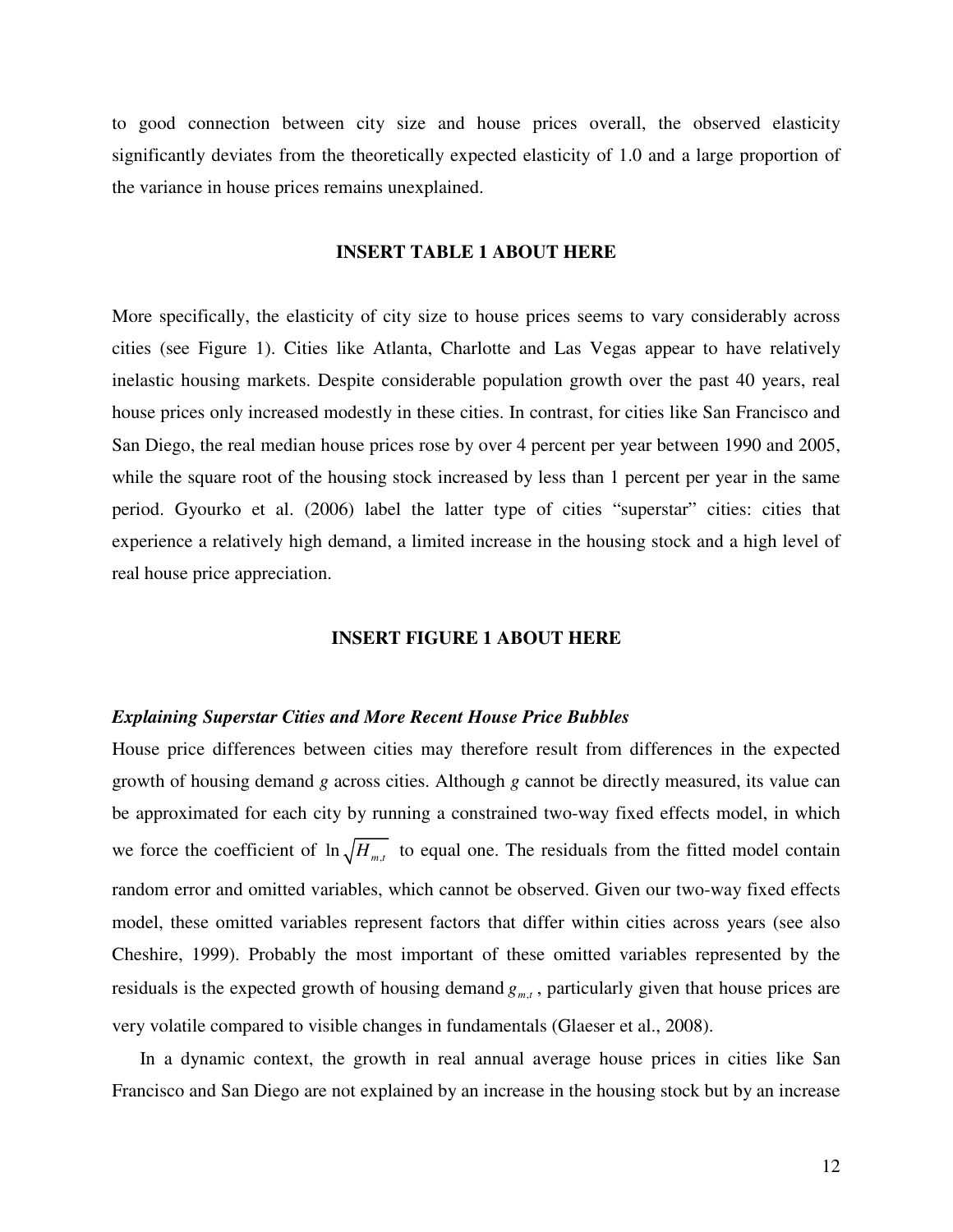in the expected growth rate of demand  $\Delta g_{m,t}$ . When this increase in the expected growth in demand  $\Delta g_{m,t}$  exceeds the growth of the square root of the housing stock  $\sqrt{H}$ , house prices will grow – assuming constant returns to capital within cities across time periods. Hence, housing bubbles are not a result of an increase in demand, but a result of an increase in the expected growth of demand. In fact, a small change in *g* can distort house prices severely. The expected growth in demand  $\Delta g_{m,t}$  is most often a result of a shock in the number of potential homebuyers in combination with an existing supply limit of housing within a metropolitan area. Figure 3 shows the relationship between the annual average expected growth in the demand growth rate and the annual average real price growth.

The rise in house prices in superstar cities between 1970 and 2000 can be mainly ascribed to the rise of white-collar occupations in or nearby these metropolitan areas (Silicon Valley, financial services expansion at the East Coast), which increased the number of potential homebuyers on the local housing market, and herewith the expected growth of demand  $g_{m,t}$ . At the same time, these cities were characterized by an increasing number of binding restrictions on the development of new sites, which further increased  $g_{m,t}$  (see also Glaeser et al. 2005a; 2005b; 2008)

As can be seen in Figure 2, the increase in  $g_{m,t}$  (1998-2005) has been much higher in coastal housing markets than in the other parts of the United States, and indicates the house price bubble in these metropolitan areas.<sup>7</sup> However, the most recent house price bubble (from 1998 onwards) is different from previous bubbles, in the sense that it is mainly set off by the increasing availability of mortgages, particularly jumbo and second mortgages. Although Glaeser et al. (2008) claim that during a bubble "*more inelastic places will have a larger shift in prices, while more elastic places will have a larger increase in new construction*," this relationship has been virtually absent in the latest bubble (see Figure 3). In fact, metropolitan areas such as Cape Coral and Riverside experienced an increase in both new construction and house prices. This is further supported by the fact that there is a small negative relationship between new construction growth and the growth in the expected growth of demand (not shown, but figure can be provided).

 $<sup>7</sup>$  The estimated *g* in the graph is based on an expected return rate to capital of 3 percent</sup>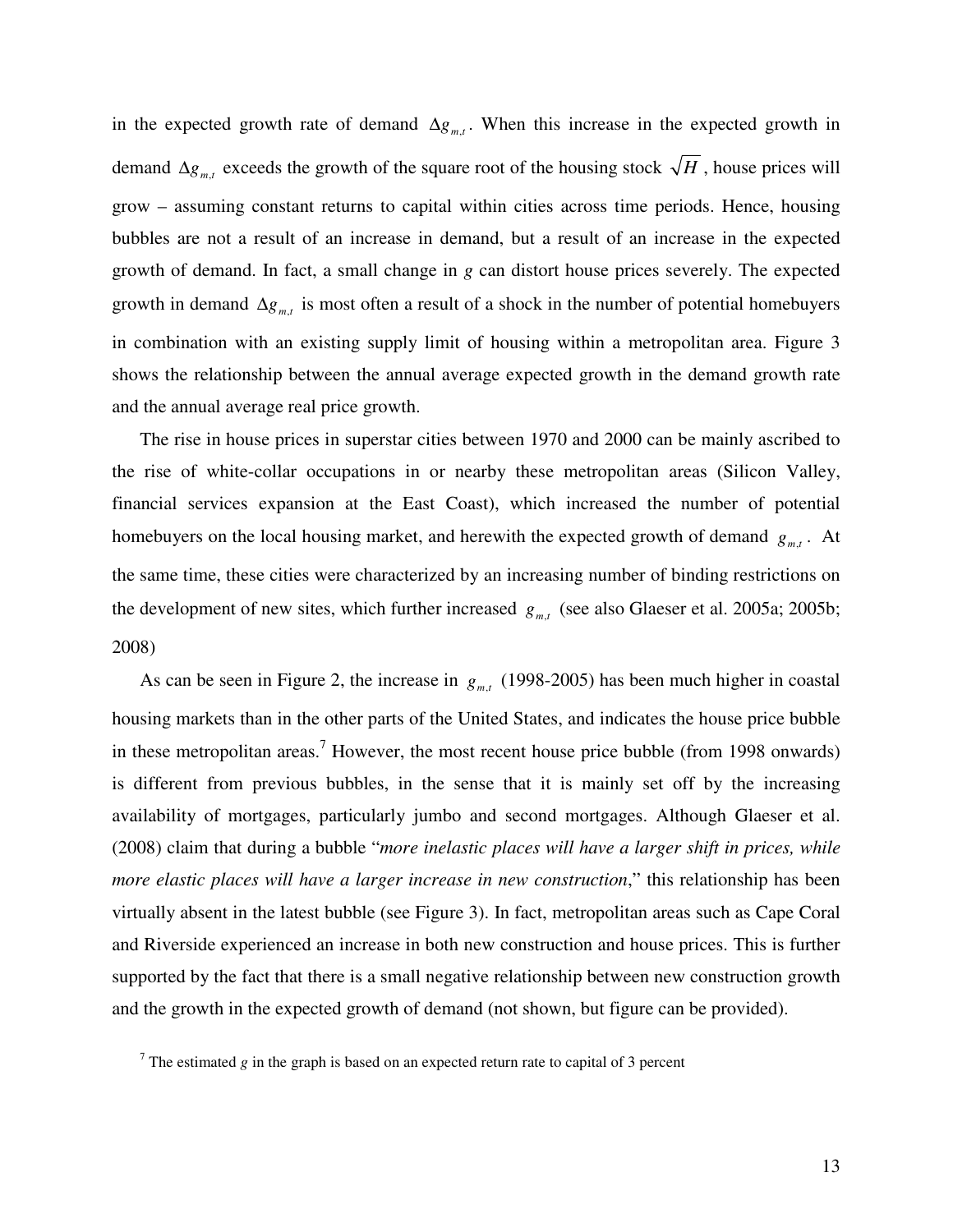## **INSERT FIGURE 2 AND 3 ABOUT HERE**

The most important explanation for why superstar cities experienced the largest price bubble in the past 10 years (see Figure 2) is thus not their supply limit (which was already accounted for in existing prices), but other factors that increased the expected growth of demand. In particular, the high house price to household income ratio in these cities, in combination with relaxed rules to obtain mortgages, has played a major role (see Figure 4) in the bubble.<sup>8</sup> Whereas in Wichita or St. Louis, with a household income to home price ratio of 2, most potential homebuyers were already able to obtain a mortgage, in Los Angeles or San Francisco, with a much lower household income to home price ratio, many potential homebuyers that were initially excluded from the local housing market could now enter this market. In superstar cities, the number of potential home buyers therefore increased relatively more than in other cities, which has resulted in a higher  $\Delta g_{m,t}$  in these cities, and hence in higher prices.

#### **INSERT FIGURE 4 ABOUT HERE**

This increase in the number of potential homebuyers was enabled by the increasing availability of mortgages, made possible by the relatively lax underwriting standards of mortgage lenders. This assertion is supported by the strong correlation between the share of outstanding jumbo mortgages (purchase money and refinancing) in the total value of outstanding mortgages and  $\Delta g_{m,t}$  (Figure 5).<sup>9</sup> Jumbo mortgages are mortgages with a loan amount above the industrystandard definition of conventional conforming loan limits. Whereas in the past jumbo mortgages were primarily offered for high-end real estate, in the early 2000s, jumbo mortgages spread to the general public, and especially to cities with high increases in house prices.

<sup>&</sup>lt;sup>8</sup> Data on building permits and house price to household income ratios were obtained from the State of Nation's Housing 2006.

<sup>9</sup> Jumbo mortgage data was obtained from Mortgagedataweb.com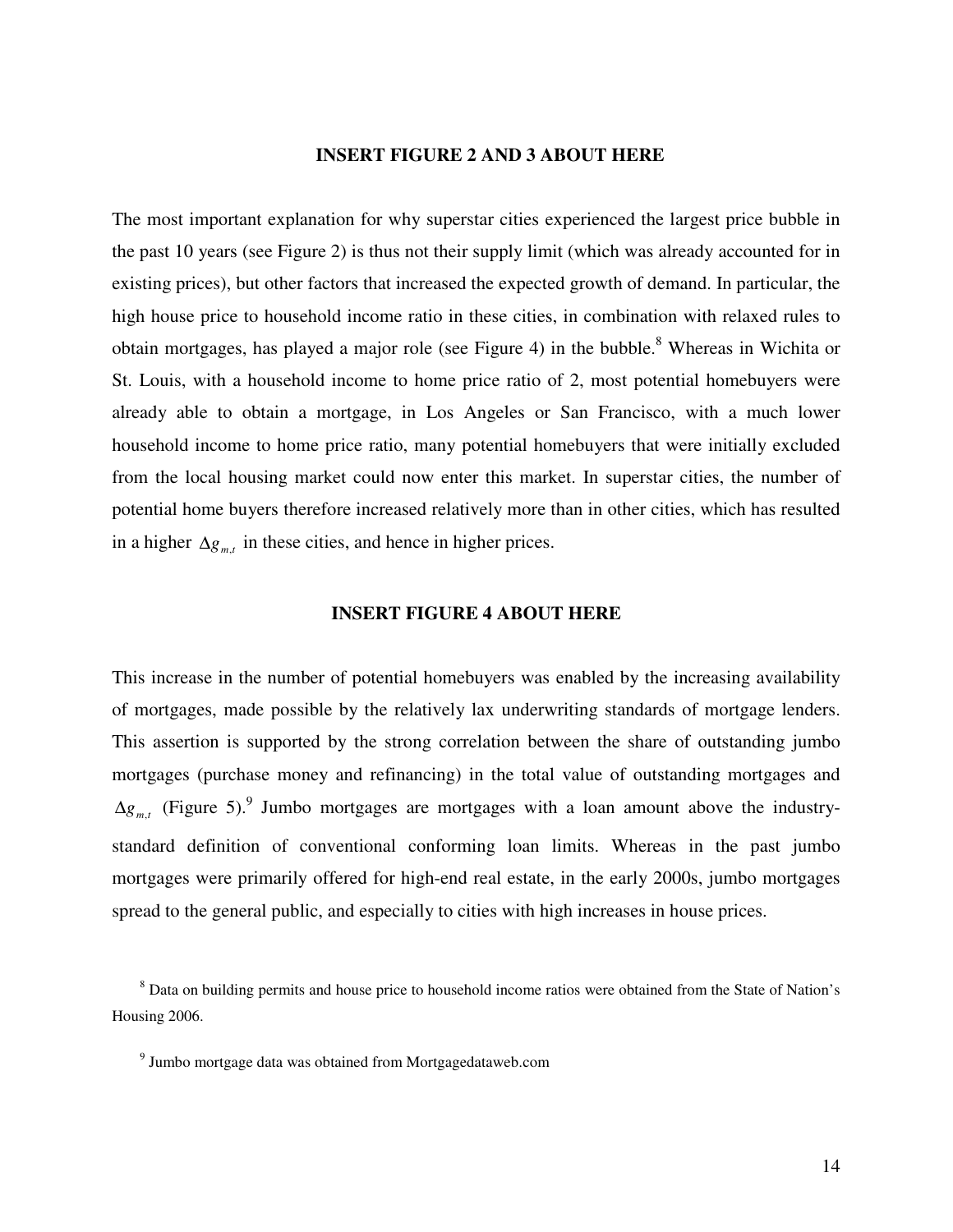The strong relationship between the increasing availability of mortgages and rising expectations of future housing demand is in line with the empirical findings of Wheaton and Nechayev (2008), who show that growth in the fundamentals does not explain house price growth between 1998 and 2005 very well. Yet the house price bubble in the beginning of the  $21<sup>st</sup>$ century was not a nation-wide phenomenon. Especially in large metropolitan areas and metropolitan areas characterized by many second homes and subprime mortgages, the growth in house prices was much larger than forecasted by the growth in fundamentals. Of course, the causality of the relationship between jumbo mortgages and inflating house prices is far from clear and more research is needed here. Moreover, the increase in jumbo mortgages may well have been a joint product, along with inflation of house prices, of changes in the institutional, political and regulatory environment at the beginning of the  $21<sup>st</sup>$  century (Coleman IV et al., 2008).

## **INSERT FIGURE 5 ABOUT HERE**

#### *Early Signs of a Housing Bubble*

It was described in the previous section that the large increase in  $g_{m,t}$  was mainly concentrated in the coastal urban housing markets of the United States. Only in exceptional circumstances with expected large regional migration these regional differences in the expected demand for housing will be large. This variation in the regional expected demand for housing is therefore a suitable early warning indicator for a regional house price bubble.

More formally, we have estimated a cross-section where the average  $g_{m,t}$  should be constant over time.<sup>10</sup> In Figure 6 we show the development of the standard deviation in  $g_{m,t}$ . The sharp increase in the standard deviation from 2003 onwards shows that expectations regarding the future demand for housing are extremely high in some metropolitan areas when compared to other metropolitan areas. In other words, the increase in the standard deviation is an indicator of the existence of a regional house price bubble.

<sup>10</sup> Note that the average of the errors in the cross-section is zero, which implies that the average  $g_{m,t}$  is constant over time and not over metropolitan areas.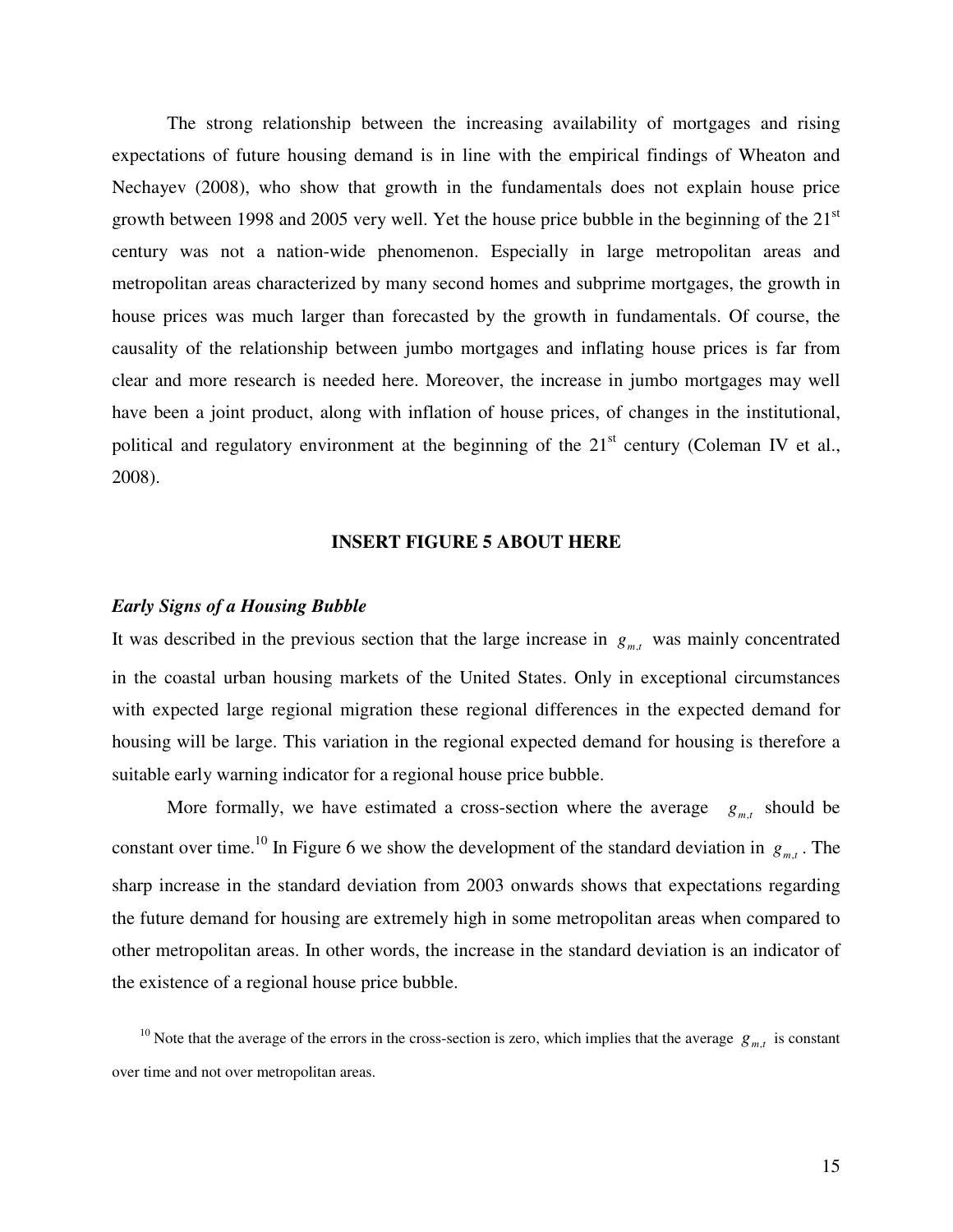## **INSERT FIGURE 6 ABOUT HERE**

### *House of Cards and Foreclosures*

Cities with larger unrealistic expectations also experienced relatively larger reductions in house prices. This can (partly) be explained by the sharper downward adjustment in expectations regarding future housing demand in these cities. Figure 7 shows a strong correlation between the average annual growth in the expected growth of demand between 1998 and 2006 and real house price development in the period  $2006$ - $2008$ .<sup>11</sup> Especially in Californian cities, characterized by a high expected growth rate in demand in the period 1998-2005 (Los Angeles, San Diego, San Francisco), house prices have dropped dramatically, by about 25% per year. In addition, there is a modest to strong correlation between the average annual growth in the expected demand between 1998 and 2006 and the half-yearly average foreclosure rates for the period 2008-2009 (see Figure 8).<sup>12</sup> This indicates that households in cities that have experienced a housing bubble face greater budget difficulties.

Of course, there are other important reasons for falling house prices and an increasing number of foreclosures in cities. First, one can think of macroeconomic conditions such as an increase in (adjustable) mortgage rates, decrease in economic growth, and increasing unemployment. These factors may have played an important role in the decrease in house prices in, for example, Atlanta, Denver, and Detroit. Second, there may be factors not included in our model that caused speculative building behavior in metropolitan areas like Las Vegas, Phoenix, and Miami (Hubbard and Mayer, 2009) and the subsequent downward house price adjustment. However, these factors coincide with a strong decline in the expected future demand of housing.

## **INSERT FIGURE 7 AND 8 ABOUT HERE**

 $11$  Data on house price developments between 2006 and 2008 were obtained from the State of the Nation's Housing 2009.

 $12$  Foreclosure data for the period 2008-2009 was obtained from RealtyTrac.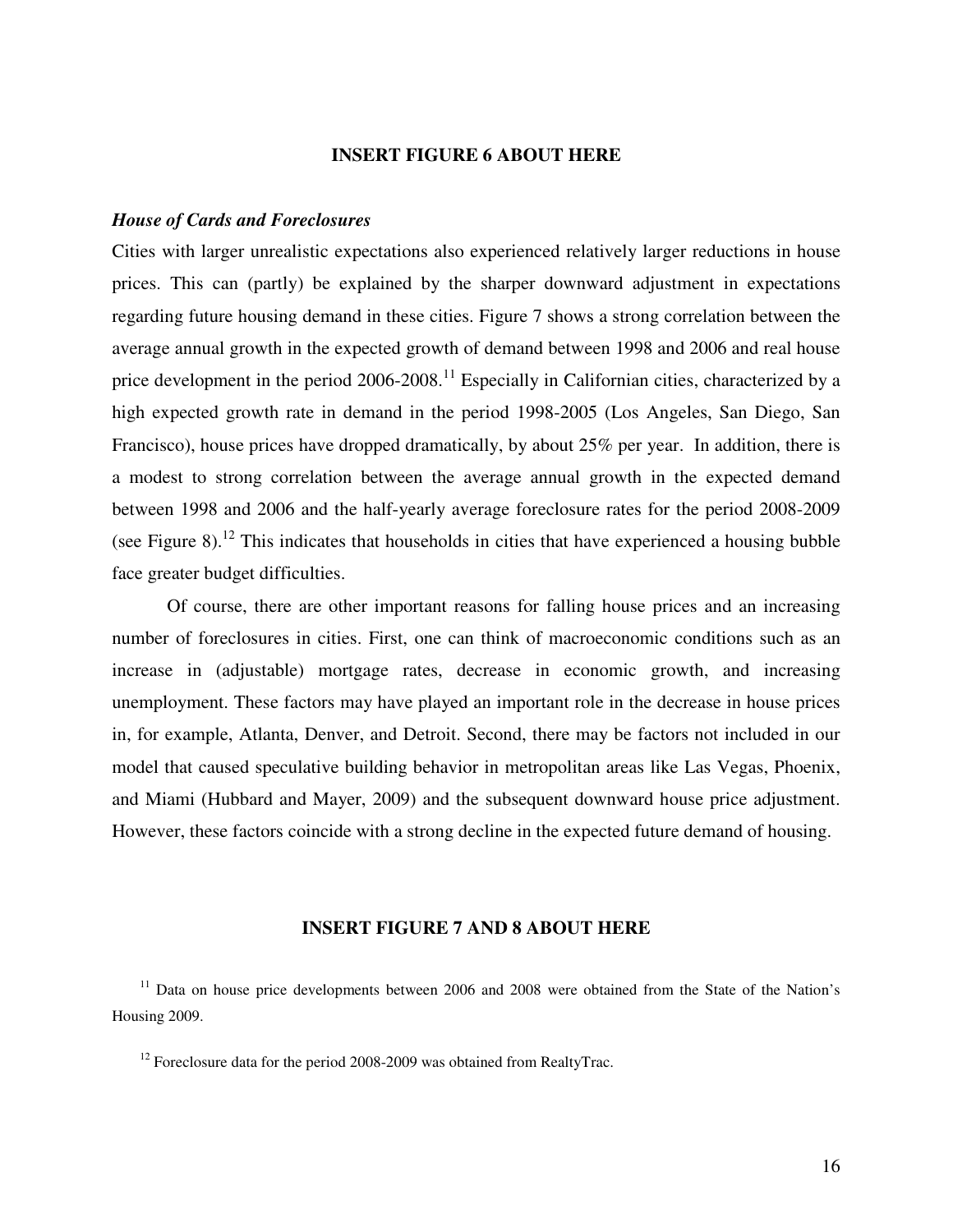## **5. Concluding Remarks**

In this paper, we add to the literature on house prices in urban economics and financial economics by demonstrating the importance of expectations of future housing demand on current house prices. In doing so, we combine the Alonso-Mills model with insights from the behavioral financial markets literature and provide a theoretical explanation for the return on house ownership. This return is based on the future growth of the city. Hence, the expectations of the growth of the city, and thereby the growth in housing demand, is an important factor in explaining the present house price. This is illustrated by an empirical analysis of the most recent housing bubble in the United States.

 Using historical data, our estimations show that the most recent bubble was driven by irrational expectations regarding the future housing demand fuelled by a widespread availability of credit. In other words, there were strong indications of the existence of a housing bubble. The inelastic housing supply that explained earlier house price bubbles did not provide a good explanation for the most recent bubble. The downward adjustment of expectations regarding future housing demand offers an important explanation for the subsequent burst of the bubble. Besides providing an explanation of the housing bubble, we provide an early warning system for the possible presence of a house price bubble. We show that there was a clear indication of a house price bubble in certain cities from 2003 onwards. With this knowledge, policy and market corrections could have taken place earlier, and the size of the bubble and its subsequent burst may have been mitigated.

### **REFERENCES**

**Alonso, William**. 1964. *Location and Land Use*. Boston, MA: Harvard University Press.

- **Anas, Alex.** 1988. "Agglomeration and Taste Heterogeneity: Equilibria, Stability, Welfare and Dynamics." *Regional Science and Urban Economics*, 18: 7-35.
- **Anas, Alex.** 1992. "On the Birth and Growth of Cities: Laissez-Faire and Planning Compared." *Regional Science and Urban Economics*, 22: 243-335.
- **Anas, Alex, Richard Arnott, and Kenneth A. Small**. 1998. "Urban Spatial Structure." *Journal of Economic Literature*, 46: 1426-1464.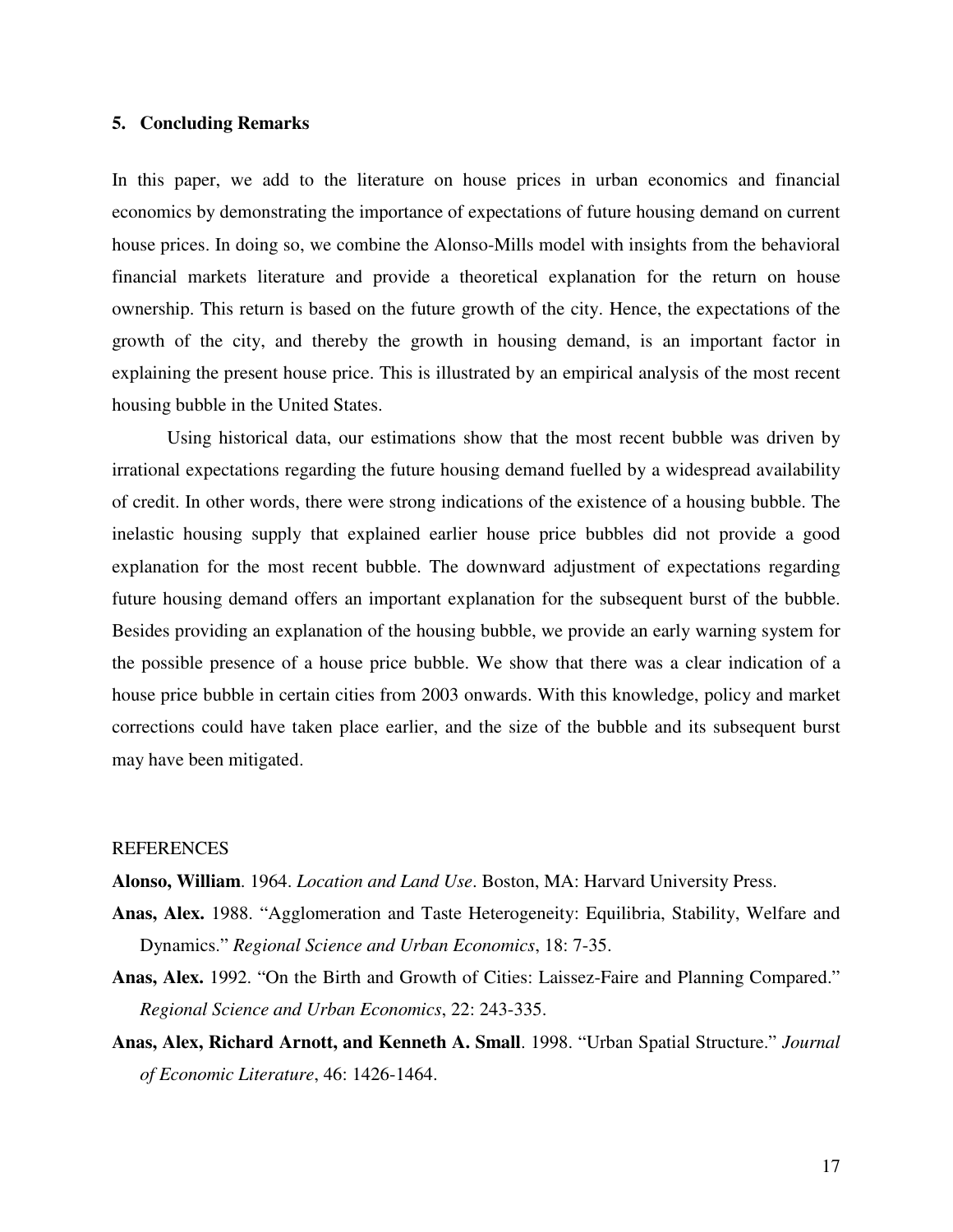- **Anas, Alex, and Yu Liu**. 2007. "A Regional Economy, Land Use, and Transport Model (Relu-Tran©): Formulation Algorithm Design, and Testing", *Journal of Regional Science*, 47: 415- 455.
- **Arnott, Richard, Ralph Braid, Russell Davidson, and David Pines.** 1999. "A General Equilibrium Model of Housing Quality and Quantity." *Regional Science and Urban Economics*, 29: 283-316.
- **Brueckner, Jan K.** 1997. "Consumption and Investment Motives and the Portfolio Choices of Homeowners." *The Journal of Real Estate Finance and Economics*, 24: 159-180.
- **Capozza, Dennis R., and Robert W. Helsley.** 1989. "The Fundamentals of Land Prices and Urban Growth." *Journal of Urban Economics*, 26: 295-306.
- **Capozza, Dennis R., and Robert W. Helsley.** 1990. "The Stochastic City", *Journal of Urban Economics*, 28: 187-203.
- **Case, Karl E., and Robert J. Shiller.** 2003. "Is There a Bubble in the Housing Market? An Analysis." *Brookings Papers on Economic Activity*, 2: 299-342.
- **Cheshire, Paul.** 1999. "Cities in Competition: Articulating the Gains from Integration." *Urban Studies*, 36: 843-864.
- **Coleman IV, Major, Michael LaCour-Little, and Kerry D. Vandell.** 2008. "Subprime Lending and the Housing Bubble: Tail Wags Dog?" *Journal of Housing Economics* 17, 272- 290.
- **Fujita, Masahisa.** 1988. "A Monopolistic Competition Model of Spatial Agglomeration: Differentiated Products Approach."*, Regional Science and Urban Economics*, 18: 87-124.
- **Fujita, Masahisa, and Hideaki Ogawa. 1984.** "Multiple Equilibria and Structural Transition of Non-Monocentric Urban Configurations." *Regional Science and Urban Economics*, 12: 161- 196.
- **Glaeser, Edward L., Joseph Gyourko, and Raven E. Saks.** 2005a. "Why Have Housing Prices Gone Up?" *American Economic Review*, 85: 329-333
- **Glaeser, Edward L., Joseph Gyourko, and Raven E. Saks**, 2005b, "Why Is Manhattan So Expensive? Regulation and the Rise in Housing Prices." *Journal of Law and Economics*, 48: 331-370.
- **Glaeser, Edward L., Joseph Gyourko, and Albert Saiz.** 2008. "Housing Supply and Housing Bubbles" *Journal of Urban Economics*, 64: 198-217.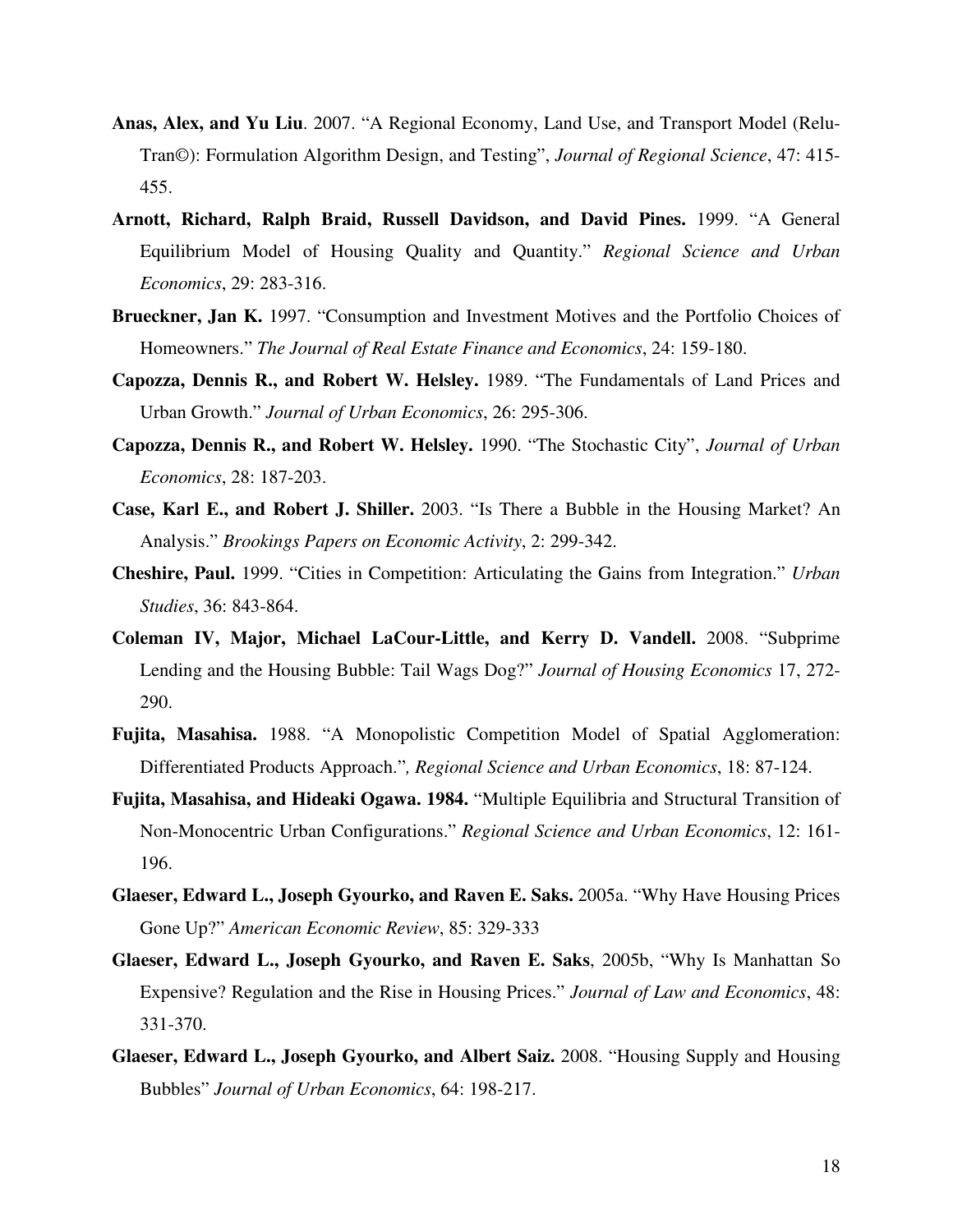- **Gyourko, Joseph, Christopher Mayer, Todd Sinai.** 2006. "Superstar Cities." NBER Working Paper 12355.
- **Green, Richard K., Stephen Malpezzi, and Stephen K. Mayo.** 2005. "Metropolitan-Specific Estimates of the Price Elasticity of Supply of Housing, and Their Sources", *American Economic Review*, 95: 334-338.
- **Henderschott, Patric H., and Joel Slemrod.** 1983. "Taxes and the User Cost of Capital for Owner-Occupied Housing", *AREUA Journal*, 10: 375-393
- **Himmelberg, Charles, Christopher Mayer, and Todd Sinai**. 2005. "Assessing High House Prices: Bubbles, Fundamentals and Misperceptions." *Journal of Economic Perspectives*, 19: 67-92
- **Hubbard, R. Glenn, and Christopher J. Mayer**. 2009. "The Mortgage Market Meltdown and House Prices." *The B.E. Journal of Economic Analysis and Policy* 9: Article 8.
- **Mayer, Christopher, and Craig T. Somerville.** 2000. "Residential Construction: Using the Urban Growth Model to Estimate Housing Supply." *Journal of Urban Economics*, 48: 85- 109.
- **Mills, Edwin S.** 1972. *Urban Economics*. Glenview, IL: Scott, Foresman and Company.
- **Papageorgiou, Yorgos Y., and Jacques F. Thisse.** 1985. "Agglomeration as Spatial Interdependence between Firms and Households." *Journal of Economic Theory* 37: 19-31.
- **Poterba, James M.** 1984. "Tax Subsidies to Owner-Occupied Housing: An Asset Market Approach" *Quarterly Journal of Economics*, 99: 729-752.
- **Wheaton, William C., and Gleb Nechayev.** 2008. "The 1998-2005 'Housing' Bubble and the Current 'Correction': What's Different This Time?" *Journal of Real Estate Research*, 30(1): 1-26.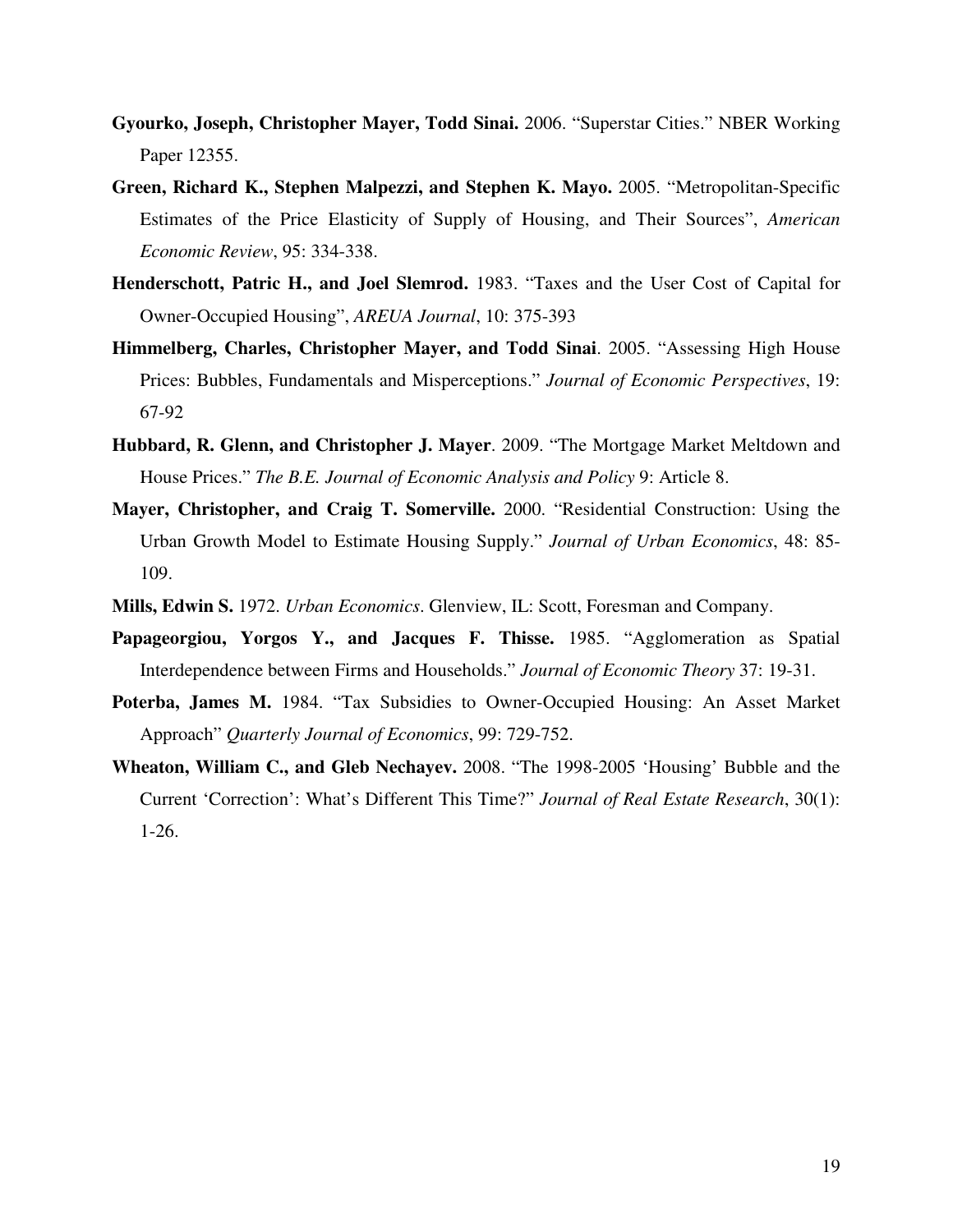| Model 1, 1970-2000    | Model 2, 1990-2005           |
|-----------------------|------------------------------|
| Two-Way Fixed Effects | <b>Two-Way Fixed Effects</b> |
| $0.817(0.60)$ **      | $0.802$ $(.262)**$           |
|                       |                              |
| 0.743                 | 0.200                        |
| $237.7**$             | $13.95**$                    |
| $125.5**$             | $209.6**$                    |
| 3752                  | 1680                         |
| 938                   | 105                          |
|                       |                              |

## TABLE 1 – TWO-WAY FIXED EFFECTS PANEL ESTIMATES OF MEDIAN HOUSE VALUES

*Notes*:

Cluster-robust standard errors in parentheses, \*\* p<0.01

City- and time-specific effect estimates are not displayed

The Hausman statistic tests the two-way fixed effects model versus the two-way random effects model; a significant Hausman statistic favors the two-way fixed effects model. Similar tests comparing the two-way fixed effects model with mixed fixed and random effects models (city random effects/time fixed effects and city fixed effects/time random effects) also indicated that the former is preferred.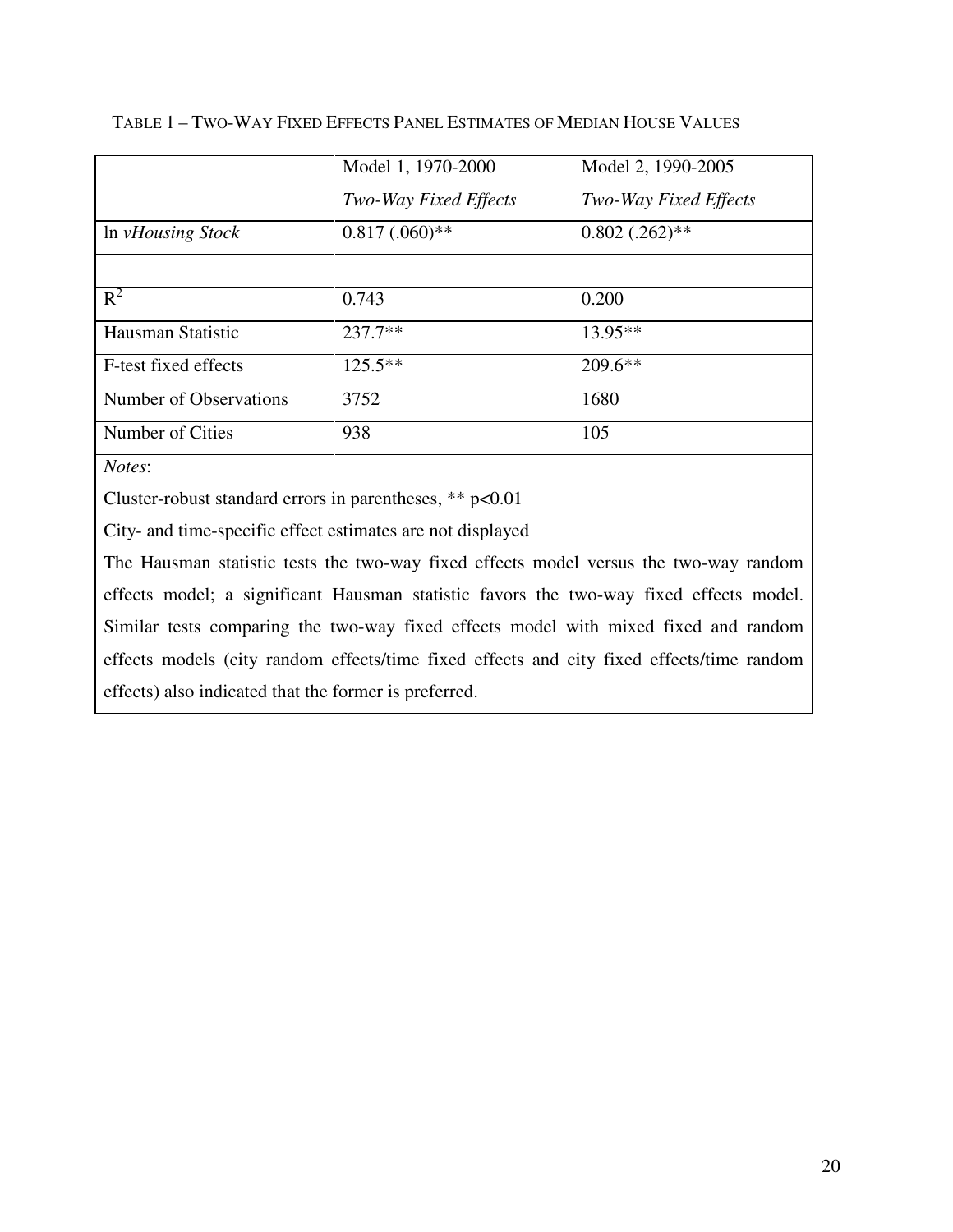

## FIGURE 1. HOUSING STOCK GROWTH VERSUS HOUSE PRICE GROWTH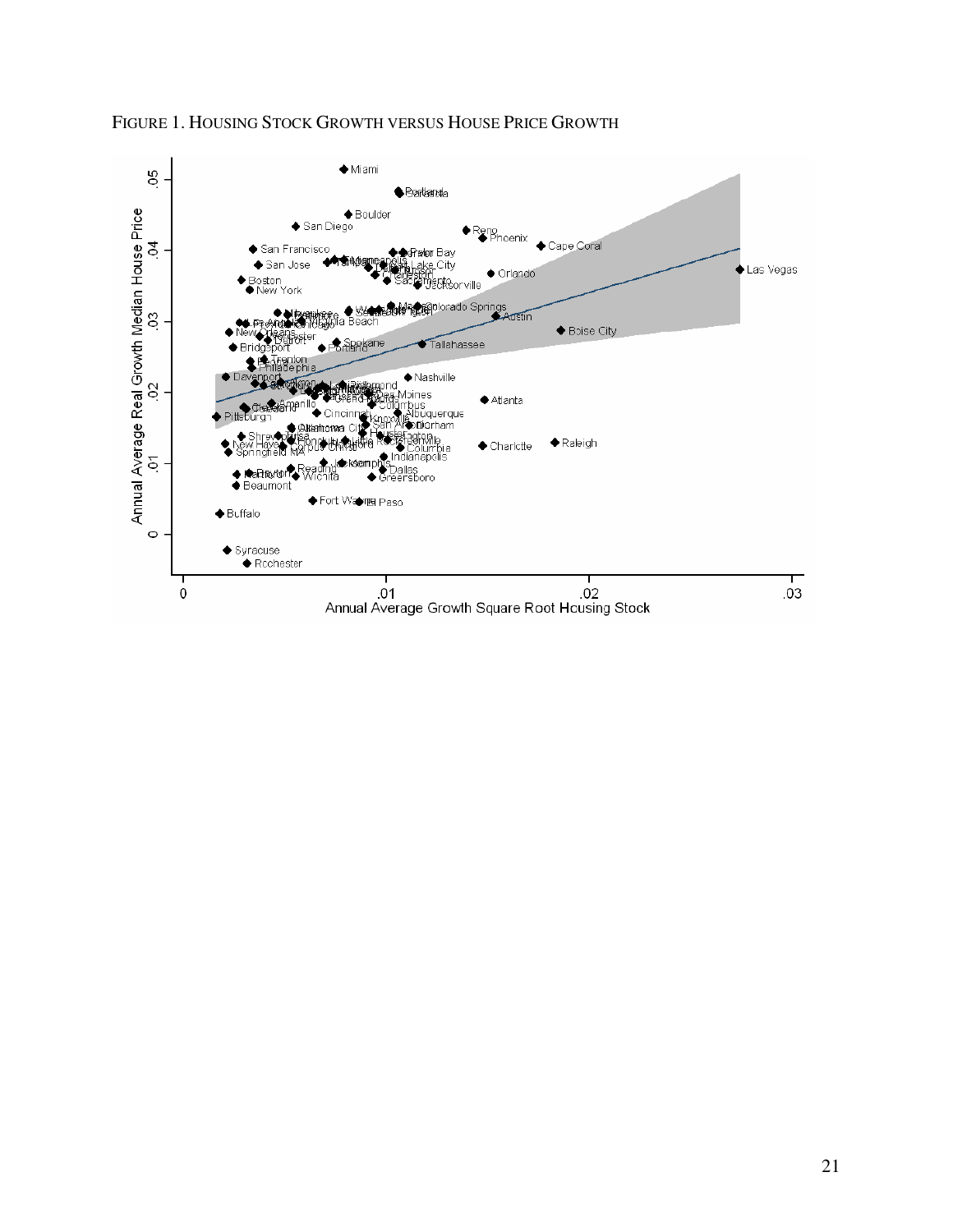

FIGURE 2. THE EXPECTED LONG-TERM GROWTH IN DEMAND BY METROPOLITAN AREA AND YEAR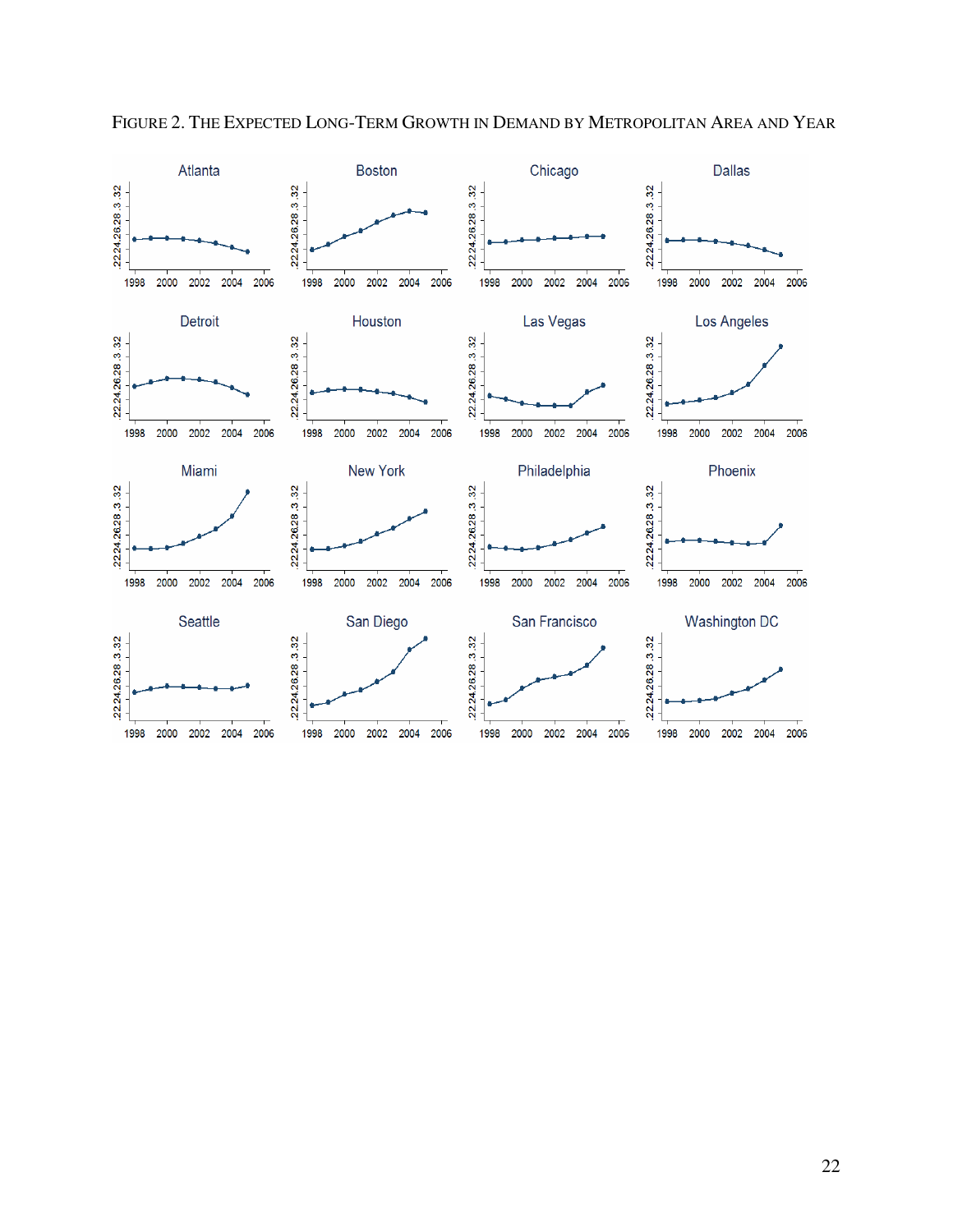

## FIGURE 3. NEW CONSTRUCTION GROWTH VERSUS HOUSE PRICE GROWTH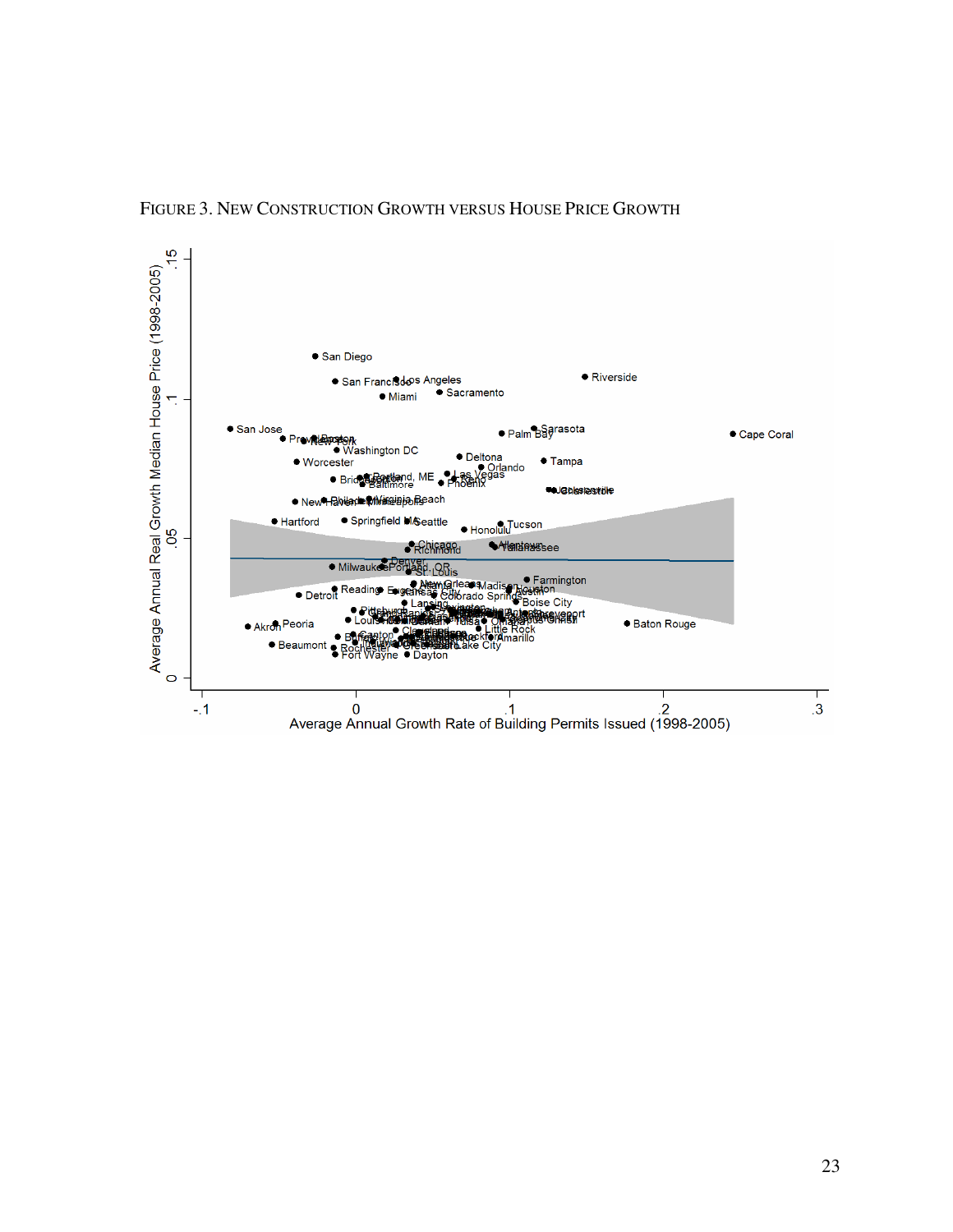

FIGURE 4. HOUSE PRICE TO INCOME RATIO AND  $\Delta g_{m,t}$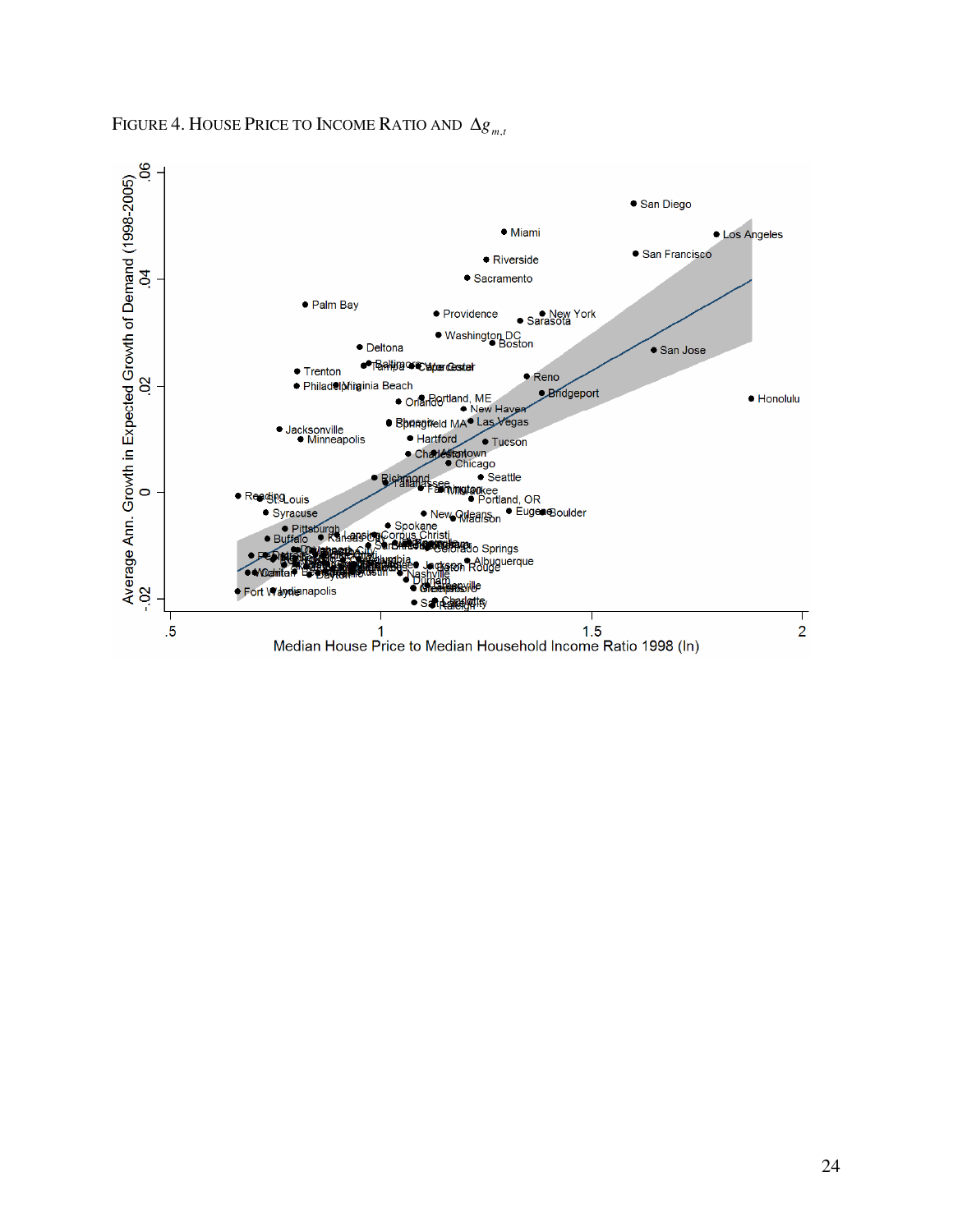

FIGURE 5. SHARE OF JUMBO MORTGAGES AND  $\Delta g_{m,t}$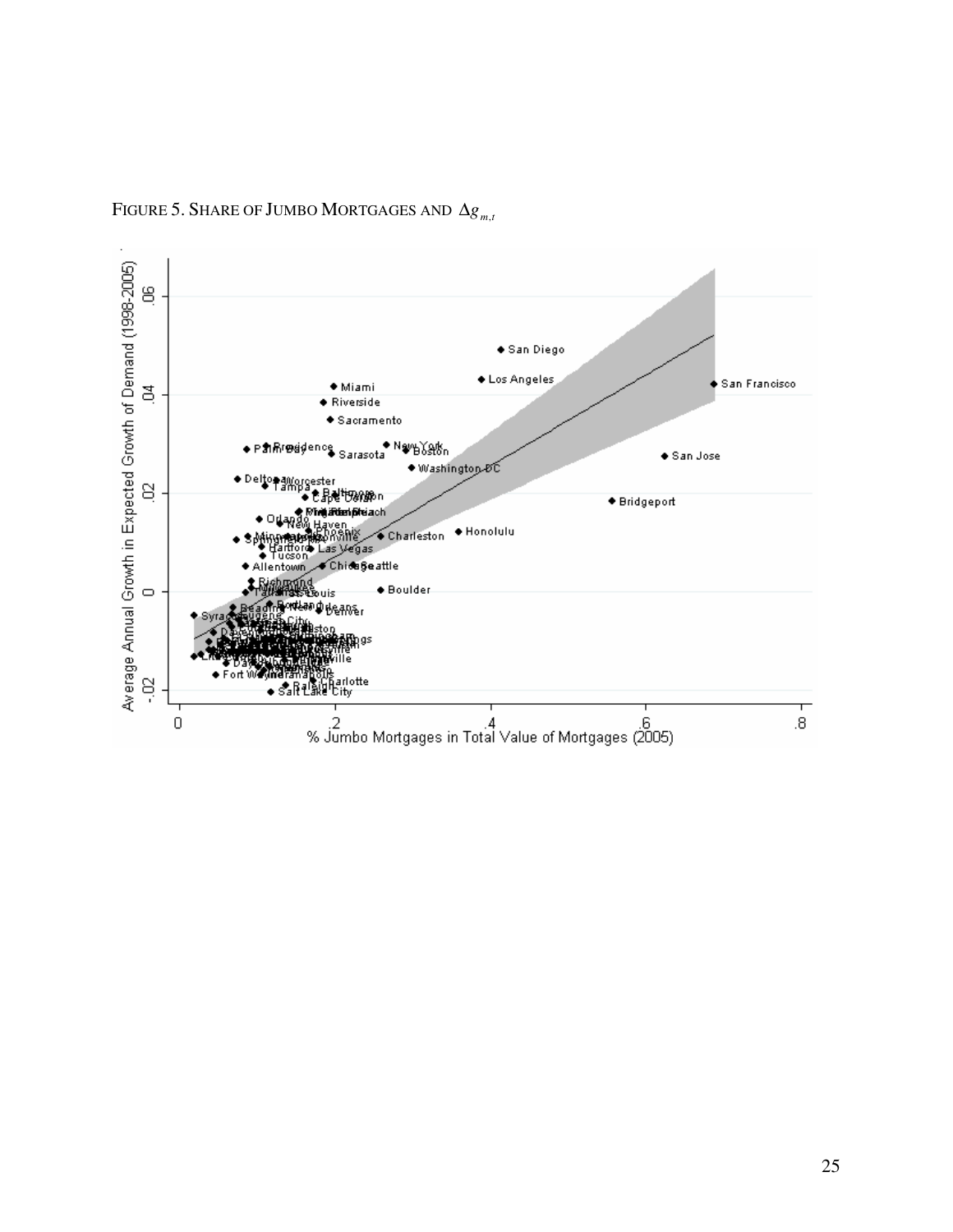

FIGURE 6. THE STANDARD DEVIATION OF THE REGIONAL EXPECTED GROWTH IN DEMAND FOR HOUSING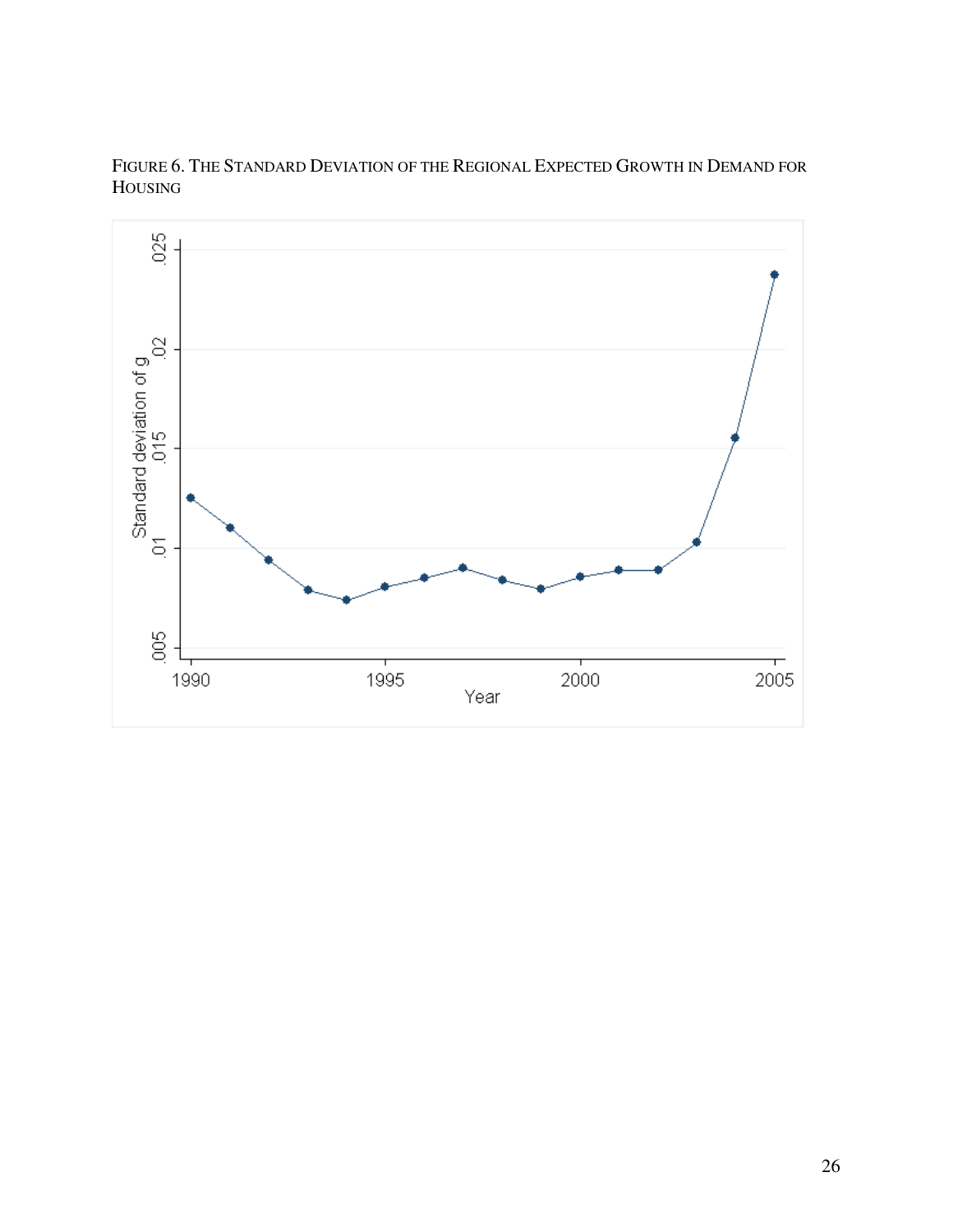

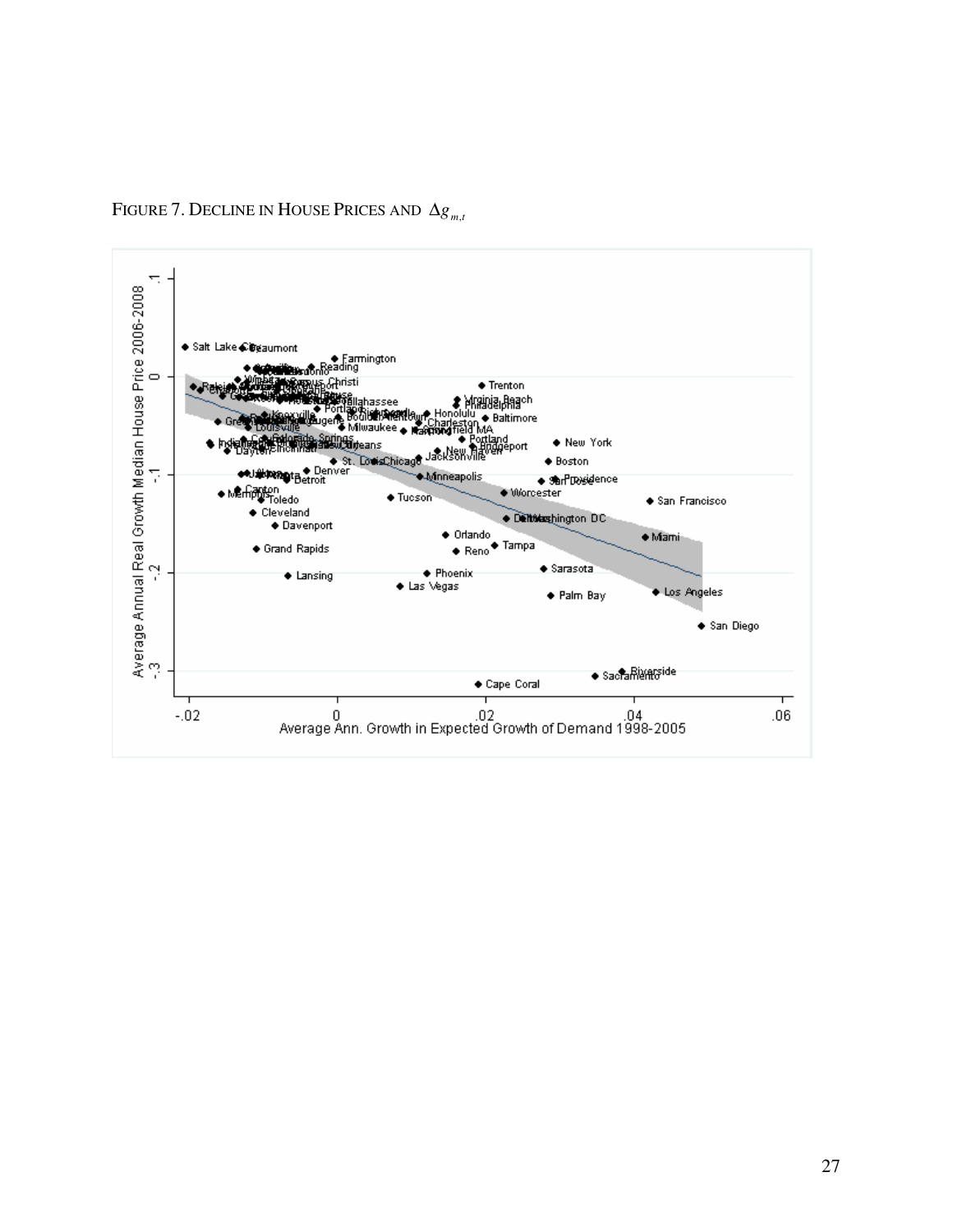

## FIGURE 8. FORECLOSURES AND  $\Delta g_{m,t}$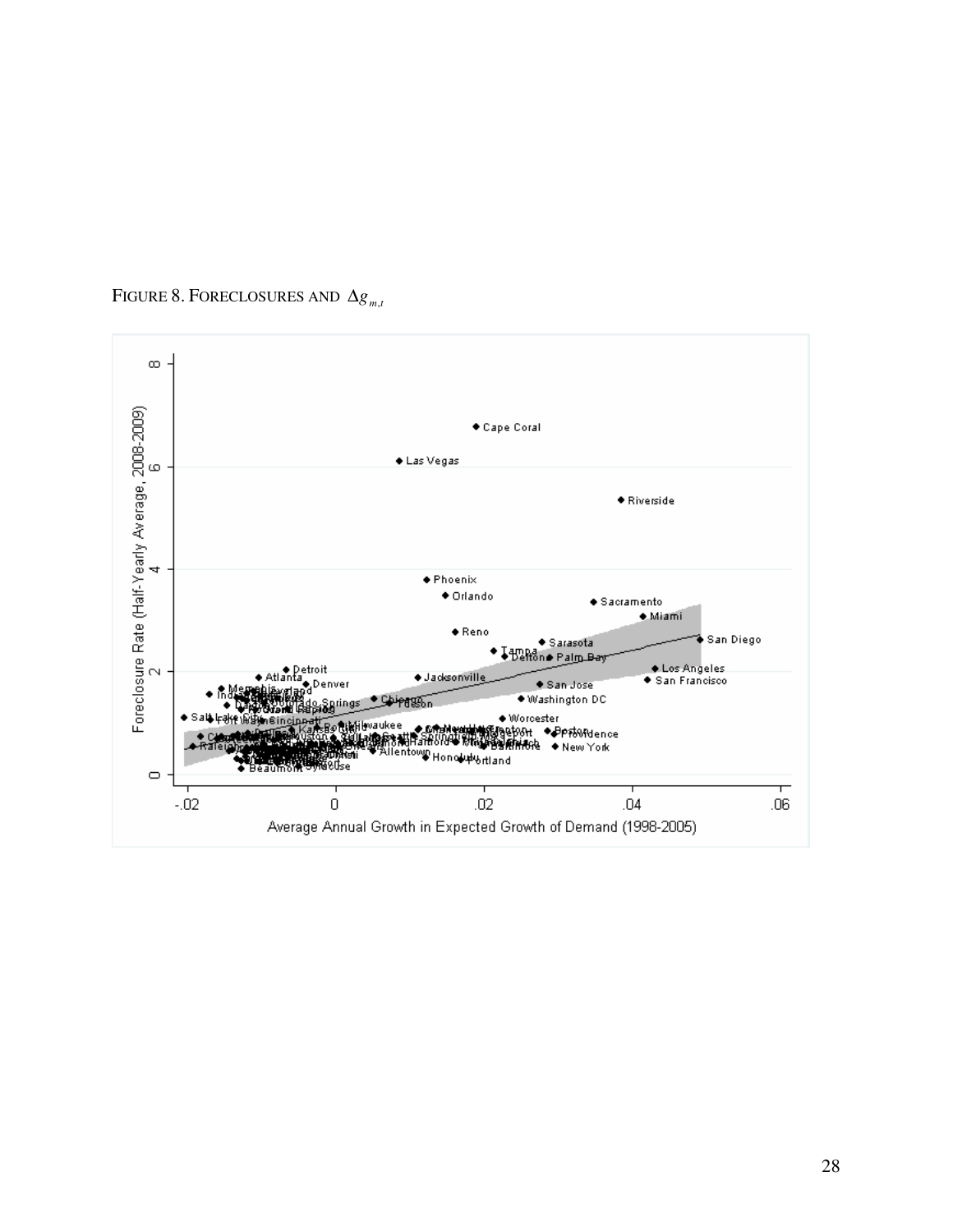## **Publications in the ERIM Report Series Research in Management**

## **ERIM Research Program: "Organizing for Performance"**

**2010**

*Investigating the Perceptions of Credit Constraints in the European Union* Erik Canton, Isabel Grilo, Josefa Monteagudo, and Peter van der Zwan ERS-2010-001-ORG <http://hdl.handle.net/1765/17699>

*Two Lighthouses to Navigate: Effects of Ideal and Counter-Ideal Values on Follower Identification and Satisfaction with their Leaders* Niels van Quaquebeke, Rudolf Kerschreiter, Alice E. Buxton, and Rolf van Dick ERS-2010-003-ORG <http://hdl.handle.net/1765/17702>

*Genome-wide Association Studies and the Genetics of Entrepreneurship* Matthijs J.H.M. van der Loos, Philipp D. Koellinger, Patrick J.F. Groenen, and A. Roy Thurik ERS-2010-004-ORG <http://hdl.handle.net/1765/17757>

*How embodied cognitions affect judgments: Height-related attribution bias in football foul calls* Niels van Quaquebeke and Steffen R. Giessner ERS-2010-006-ORG <http://hdl.handle.net/1765/17827>

*Flexible Labor and Innovation Performance: Evidence from Longitudinal Firm-Level Data* Haibo Zhou, Ronald Dekker, and Alfred Kleinknecht ERS-2010-007-ORG <http://hdl.handle.net/1765/18037>

*The Influence of Installed Technologies on Future Adoption Decisions: Empirical Evidence from E-Business* Philipp Koellinger and Christian Schade ERS-2010-012-ORG <http://hdl.handle.net/1765/18463>

*Seeds of Regional Structural Change: The Role of Entrepreneurs and Expanding Firms in Shaping Local Path Dependencies* Frank Neffke and Martin Henning ERS-2010-014-ORG <http://hdl.handle.net/1765/19207>

*Determinants of Contractual Completeness in Franchising* George Hendrikse and Josef Windsperger ERS-2010-017-ORG <http://hdl.handle.net/1765/19424>

*Agglomeration and New Establishment Survival: A Mixed Hierarchical and Cross-Classified Model* Martijn J. Burger, Frank G. van Oort, and Otto Raspe ERS-2010-018-ORG <http://hdl.handle.net/1765/19519>

*Corporate Social Responsibility in Large Family and Founder Firms* Joern Block and Marcus Wagner ERS-2010-027-ORG <http://hdl.handle.net/1765/20273>